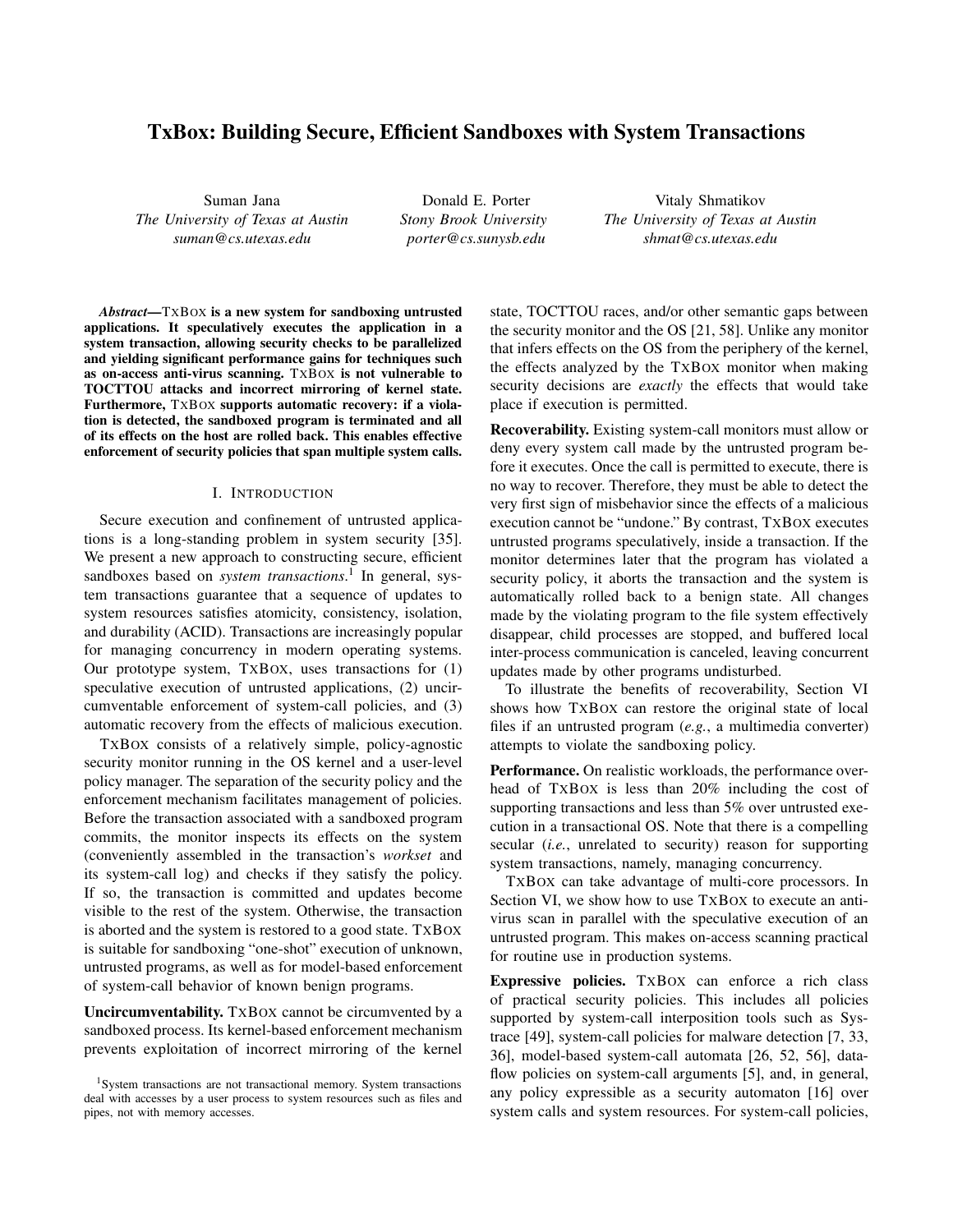TXBOX provides uncircumventability, recoverability, and parallelization of policy checking.

Unlike system-call monitors, TXBOX also supports security policies on lower-level objects such as files and sockets. This includes access-control policies on system resources, *e.g.*, blacklists and whitelists of files and directories. Because system transactions span fork and exec, TXBOX enables a simple form of information-flow control by tracking not just the resources accessed by the monitored process, but also those accessed by its children. For these policies, TXBOX provides uncircumventability and recoverability.

**Semantic fidelity.** By analogy with hardware transactional memory, a very different mechanism which implements a similar abstraction, TXBOX can be "deconstructed" into *grouping*, *rollback*, *access summary*, and *access check* components [30]. Grouping enables the security monitor to observe the cumulative effects of an entire sequence of system calls before making the security decision. Rollback enables recovery from the effects of malicious execution. Access summary assembles all of the program's effects at the ideal layer of abstraction for making security decisions: changes to kernel data structures, updates to file contents, system calls and their arguments, *etc.* Access checks prevent malicious programs from affecting the rest of the system.

**Implementation.** Our prototype implementation is based on TxOS [48], a version of commodity Linux with support for system transactions. The main differences are as follows. TXBOX is a sandbox architecture based on system transactions; TxOS provides a concrete implementation of system transactions. The focus of TxOS is on managing concurrency. Trusted applications can take advantage of system transactions to prevent TOCTTOU conditions such as access/open file-system races, but TxOS *per se* does not deal with sandboxing untrusted code or preventing attacks on the host machine by malicious applications.

**Organization of the paper.** In Section II, we describe the challenges of building a robust sandbox and how they are addressed by TXBOX. Related work is surveyed in Section III. System transactions are introduced in Section IV. Design and implementation of TXBOX are described in Section V and evaluated in Section VI. We analyze the limitations of our approach in Section VII and conclude in Section VIII.

## II. BUILDING A BETTER SANDBOX

## *A. Understanding behavior of the sandboxed program*

A malicious program can attack its host machine in a variety of ways. To block malicious behavior, the sandbox must be observing the program at the right level of abstraction. For example, assembly-level inline reference monitors can enforce properties such as control-flow integrity [1], but preventing a program from opening a network connection after reading private files requires visibility into OS abstractions. Reconstructing OS-level behavior from a hardwarelevel view of the system requires non-trivial effort [25].

Even if the security monitor is observing the application's behavior in the OS, many straightforward observation points are prone to subtle errors that can compromise security. Consider a naïve user visiting a malicious website. The site appears to host a video file, but asks the user to install a codec to play it. The "codec" contains malicious code which steals the user's private data and sends it over the network. This particular attack can be prevented if the codec is executed in a sandbox which enforces a simple policy: "an untrusted program should not read the user's private files." At first glance, this policy can be enforced by intercepting all open system calls and checking whether the argument is one of the forbidden files. Unfortunately, the system-call API in modern OSes such as Linux is extremely rich in functionality, giving the attacker many ways to achieve his goal. For example, the malicious codec can create a soft link pointing to a public file and then change it so that it points to a private file. Therefore, the system-call monitor must also check link system calls, and so on. To enforce even simple policies, a system-call monitor must know all possible system-call sequences that can lead to a violation and the monitor must check every call which might belong to such a sequence. This is not only difficult to implement correctly but can also degrade performance.

Even if the system-call monitor correctly tracks all relevant system calls, it must completely understand the effects of the sandboxed program's behavior on the host system: which files have been accessed, what is the cumulative effect of several system calls, *etc.* This is a notoriously difficult problem. System-call interposition tools have been plagued by TOCTTOU (time-of-check-to-time-of-use) vulnerabilities [21, 58] which enable malicious programs to exploit incorrect mirroring of kernel state inside the security monitor and discrepancies between system calls as observed by the interposition tool and as executed by the kernel.

By design, TXBOX is immune to TOCTTOU attacks. Sandboxed processes run inside separate transactions, so changes made by one of them to their shared state will not be visible to the other until the transaction commits. If a sandboxed process spawns a child, both run inside the same transaction and their updates to system state are reflected in the same transactional workset. Policy enforcement in TXBOX is performed by inspecting objects in the workset and thus cannot be evaded by splitting updates between the parent and the child.

Rather than construct an error-prone mapping of systemcall arguments or hardware-level events to OS state changes, TXBOX directly inspects pending changes to kernel state made by the transaction wrapping the sandboxed process and its children. This makes it easy to enforce whitelist and blacklist access-control policies. Files and directories are represented by their inodes (in the case of multiple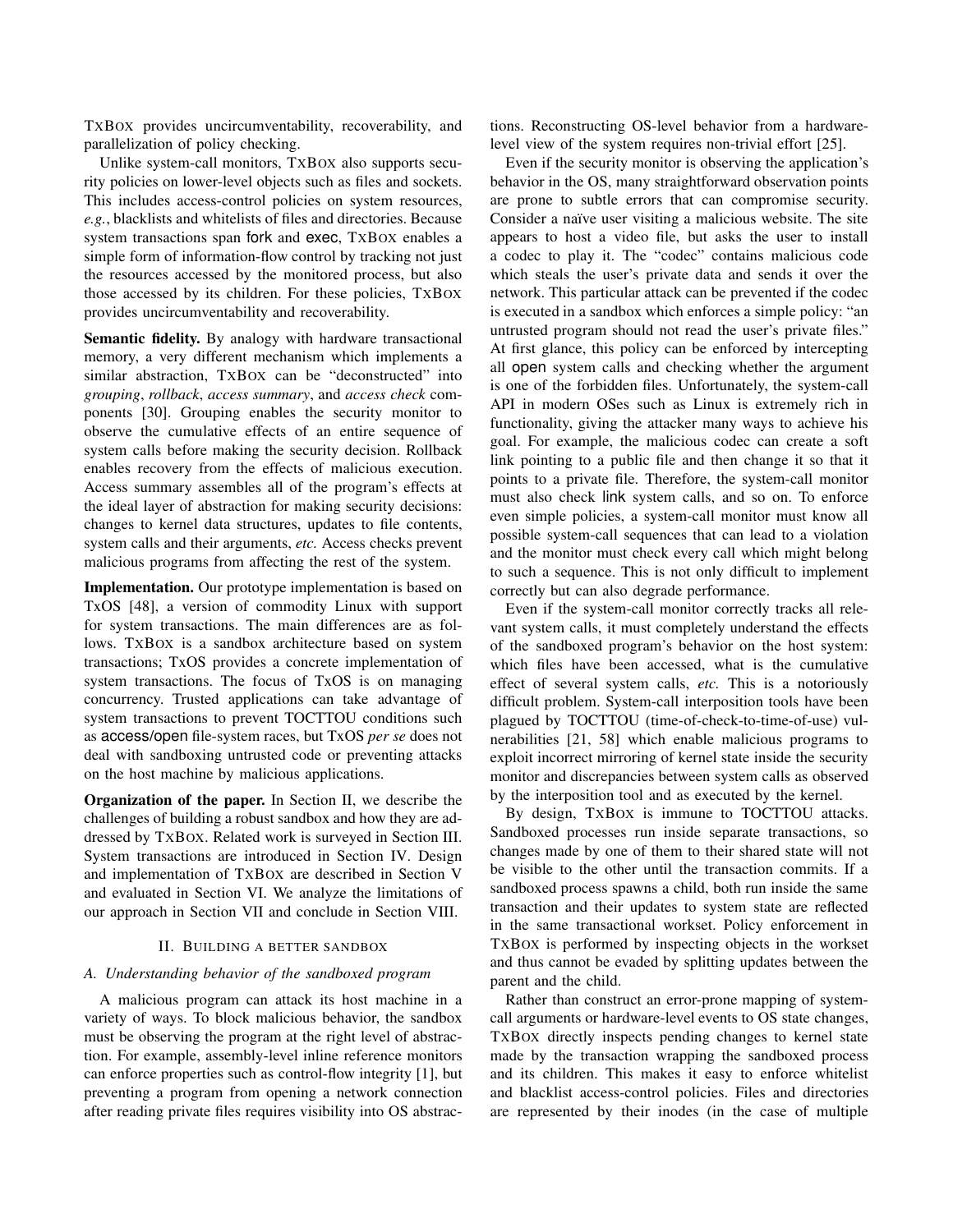file systems, also by superblock identifiers). The sandboxed process cannot evade enforcement by switching mappings between file names and inodes.

#### *B. Recovering when a violation is detected*

When a conventional sandbox detects that the confined program is trying to escape the sandbox (*e.g.*, make a forbidden system call or access a forbidden resource), it can block that particular action but cannot undo the program's previous effects on the host. If the policy is incomplete or if a violation can be detected only after multiple system calls, the damage may already have been done.

For example, consider a codec downloaded by the user from an untrusted website. A reasonable sandboxing policy may ensure that the codec can only write to files in the user's video directory. Suppose the codec is malicious and, after damaging or infecting the user's videos, attempts to escape the sandbox by connecting to the network. The sandbox detects this, denies the call, and terminates the codec, but the user's video files have already been corrupted.

When TXBOX detects a policy violation, the transaction is aborted and the system automatically reverts to a good local state (except for the effects of previously allowed external I/O in certain enforcement regimes—see Section V-D). The program's effects on the host are undone, while concurrent updates performed by other processes are left in place. If the policy is incomplete, as long as the sandboxed program attempts to perform at least one of the forbidden actions, TXBOX will roll back the effects of *all* of its actions.

## *C. Taking advantage of parallelism*

It is difficult for a conventional sandbox based on systemcall monitoring to take advantage of parallelism in modern multi-core processors. Whenever the sandboxed program makes a system call, its execution must be paused in order for the monitor to decide whether to allow or deny the call. Because of this, the sandboxed program and the monitor cannot be executed concurrently. This is also true for other security checks such as anti-virus scanning. An untrusted program must be scanned *before* it is executed because there is no way to undo its effects on the host if the scanner detects an infection after the program has been permitted to execute.

One way to balance security and performance is to first execute a copy of the untrusted code in a monitored sandbox and, if no problems are detected, execute it "natively" in the future. Unfortunately, it is difficult to make the monitoring transparent [22], and this approach is thus vulnerable to "split-personality" malware which behaves benignly if it is being observed and maliciously otherwise (see Section III).

TXBOX can take advantage of parallelism because system transactions are a form of *speculative execution*. TXBOX lets the sandboxed program run with close-to-native performance while performing security checks such as anti-virus scanning in parallel. If a violation is detected, all changes made by the program are discarded. Because only a single copy of the untrusted code is executed, split-personality malware may refuse to execute in TXBOX, but the effects of malicious behavior do not enter into the system.

## III. RELATED WORK

**Speck.** Nightingale et al. proposed a system called Speck [40], which uses a multi-core processor to speculatively execute the untrusted program while concurrently performing security checks on an instrumented copy on another core. To synchronize the copies, Speck records all non-deterministic system calls (*e.g.*, read) made by the instrumented copy and replays their outcome to the uninstrumented process.

Because security checks are not applied to the uninstrumented copy, Speck may be circumvented by "splitpersonality" malware which behaves differently in monitored and unmonitored environments. In general, any approach that involves running an instrumented and uninstrumented copies of the same code requires instrumentation to be completely transparent. Speck uses Pin, which is designed to be transparent to a well-behaved program. A malicious program, however, can detect Pin by checking if certain dynamically loaded libraries are present in its address space. Building an instrumentation system which is truly transparent against an actively malicious program is difficult.

Because instrumentation used by Speck is not transparent, a malicious program can take different paths depending on whether it has been instrumented or not. If the paths differ only on system calls Speck considers deterministic and the instrumented copy passes security checks, then the uninstrumented copy may behave maliciously without being detected. This is a TOCTTOU vulnerability. The problem is not the lack of transparency *per se* (we do not claim that TXBOX is transparent), but the lack of transparency combined with concurrent execution of two copies of untrusted code enables "split-personality" malware to evade detection.

Presumably, Speck could be modified to log and replay *all* system calls, reducing the opportunities for the copies to deviate. Such frequent synchronization would dramatically reduce the exploitable parallelism and defeat the primary purpose of parallel security checking.



Figure 1. Comparison of TXBOX and Speck architectures.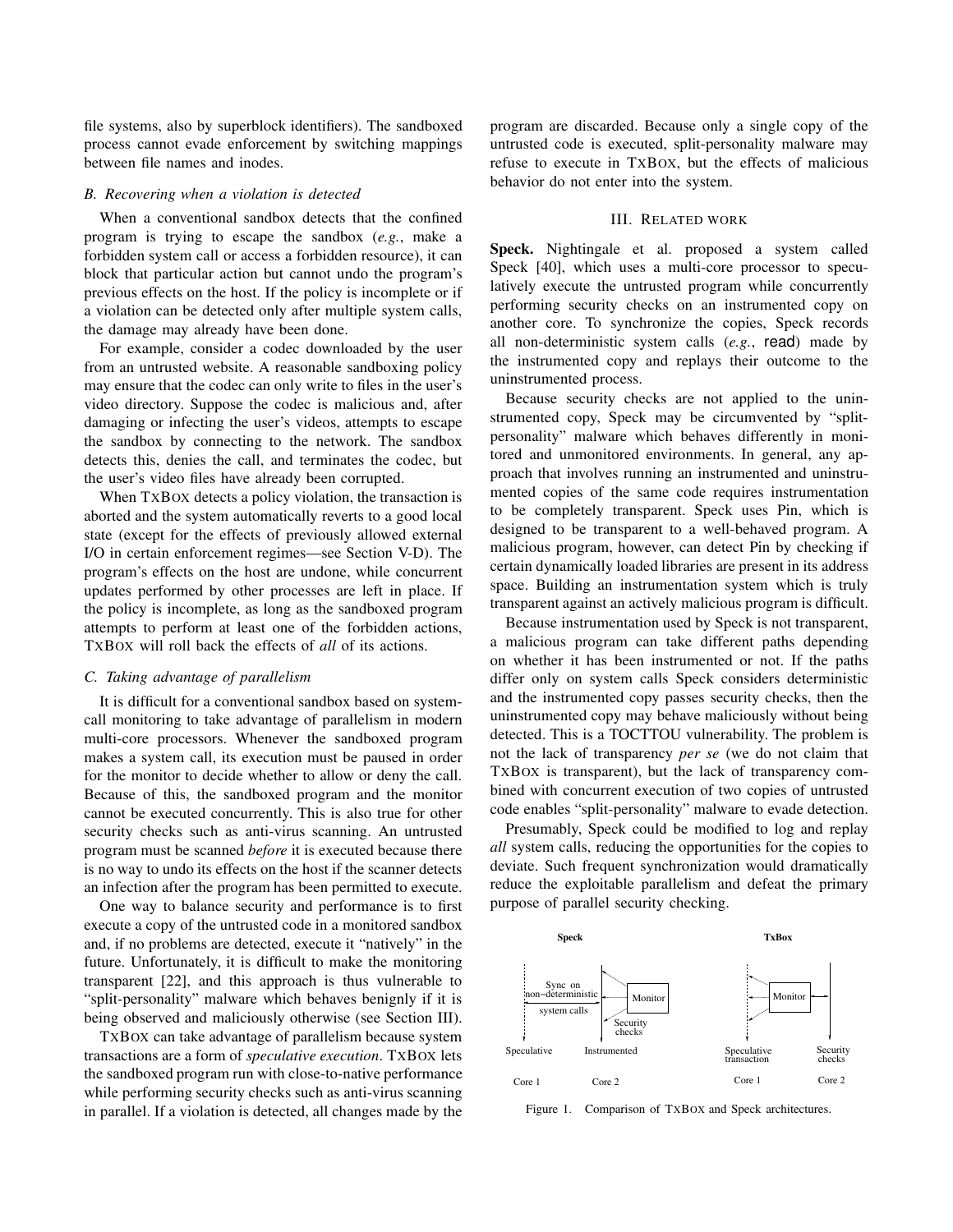TXBOX cannot be circumvented by "split-personality" malware. It speculatively executes a single copy of the untrusted program inside a transaction and all security checks are performed on that copy. Figure 1 shows the difference between TXBOX and Speck. Unlike Speck, the TXBOX security monitor has access to the transactional workset, which gathers all accesses to system objects by the untrusted program. Depending on the nature of the check, the monitor can request the kernel to store the necessary state information and access it in parallel with the sandboxed process (see Section VI). Unlike Speck, TXBOX cannot enforce security policies which require information not readily available to the kernel (*e.g.*, data flows in application's memory).

**Using transactions for security.** Birgisson et al. present a reference monitor architecture which uses *Software Transactional Memory* (STM) to enforce security policies for multithreaded applications [6]. These policies deal with internal objects residing in application's memory. Harris and Peyton-Jones propose a framework for programmer-provided data invariants in the Haskell STM [29]. Chung et al. employ transactional memory in a thread-safe binary translation mechanism which they use to implement information-flow tracking in application's memory [8].

The key difference is that transactional memory enables transactional semantics for accesses to application's memory, while system transactions enable transactional semantics for accesses to system resources by a user process. STMbased systems are designed to enforce *application-specific* security policies, which are orthogonal to system-level policies and cannot be enforced by our kernel-level security monitor. For system-level policies, transactional memory is at the wrong level of abstraction. STM-based enforcement cannot span system calls and thus cannot protect access to system resources such as files and network sockets.

Sidiroglou and Keromytis instrument application code dealing with memory buffers to provide transaction-like semantics for detecting and recovering from buffer overflow attacks [54]. Locasto et al. use transactional execution for individual functions [38]. Unlike transactions internal to an application, system transactions in TXBOX provide a general mechanism for inspecting and, if necessary, rolling back changes made by an application to OS state.

Clark et al. define a model for commercial security policies and suggest the use of well-formed transactions to preserve data integrity [10]. In TXBOX, such restrictions can be enforced via a policy that controls access to sensitive data.

Vino OS [53] allows applications to load extensions into the kernel and uses transactions and software fault isolation to protect the kernel from buggy and malicious extensions. The goal is to restrict untrusted extensions to the same range of behavior as user-level programs and properly enforce standard access control on them. Transactions are used to recover shared kernel state (*e.g.*, release locks and free memory) after a misbehaving extension is removed and generally applied at the granularity of a single call into the extension module. By contrast, TXBOX leverages the transaction's workset to inspect *cumulative* behavior of an untrusted application, assure semantic fidelity of policy checks, and enforce a wider range of security policies.

**Sandboxes and system-call monitors.** Prior sandbox architectures include kernel-based systems [3, 4, 11, 19] and system-call interposition tools [2, 27, 32, 49]. Interposition is typically implemented using kernel-mode system-call wrappers. In Section V-B, we show how their functionality can be easily emulated in TXBOX.

Malicious programs can bypass wrapper-based enforcement by exploiting race conditions and incorrect replication of the OS state inside the security monitor (see [21, 58] and Section II-A). Ostia [24] and Plash [51] solve these issues by using delegation-based architectures. Rather than attempt to enforce access control on semantically murky system-call arguments, they restrict what file handles can be created in a sandboxed process and only allow operations via approved handles. Delegation-based architectures generally require little or no changes to the OS kernel, instead modifying libc to emulate forbidden API functions using approved functions. Because the file-handle-based API (*e.g.*, openat) in most Unix systems is incomplete and because emulating the Unix kernel API is inherently difficult, delegation-based systems are prone to subtle security bugs [45, 46].

TXBOX occupies a different point in the design space of sandbox architectures. It requires more kernel changes than delegation-based sandboxes but does not need to solve the problem of accurately emulating the OS API.

Capsicum is a capability-based sandboxing system which adds new primitives to the UNIX API to support compartmentalization of applications [59]. The goals of Capsicum are orthogonal to TXBOX. Its new API helps benign applications increase their trustworthiness, while TXBOX sandboxes untrusted applications that use the standard Unix API.

Several sandboxes have been proposed for application plugins, especially for Web browsers. Vx32 employs binary translation and x86 segmentation [18], while Native Client requires the code to be recompiled to a restricted subset of the x86 ISA and also confines it using segmentation [62]. Xax places untrusted code in its own address space and restricts it to a small subset of system calls, enforced by system-call interposition [13]. The problem of protecting trusted code from untrusted code in the same address space is orthogonal to system-level sandboxing. System-level policies enforced by plugin sandboxes are typically simple and disallow access to nearly all system resources.

Sun et al. combine system-call interposition with a security monitor between the virtual file system (VFS) and the lower-level file system. This layer implements SEE, a simple, transactional file system enforcing one-way isolation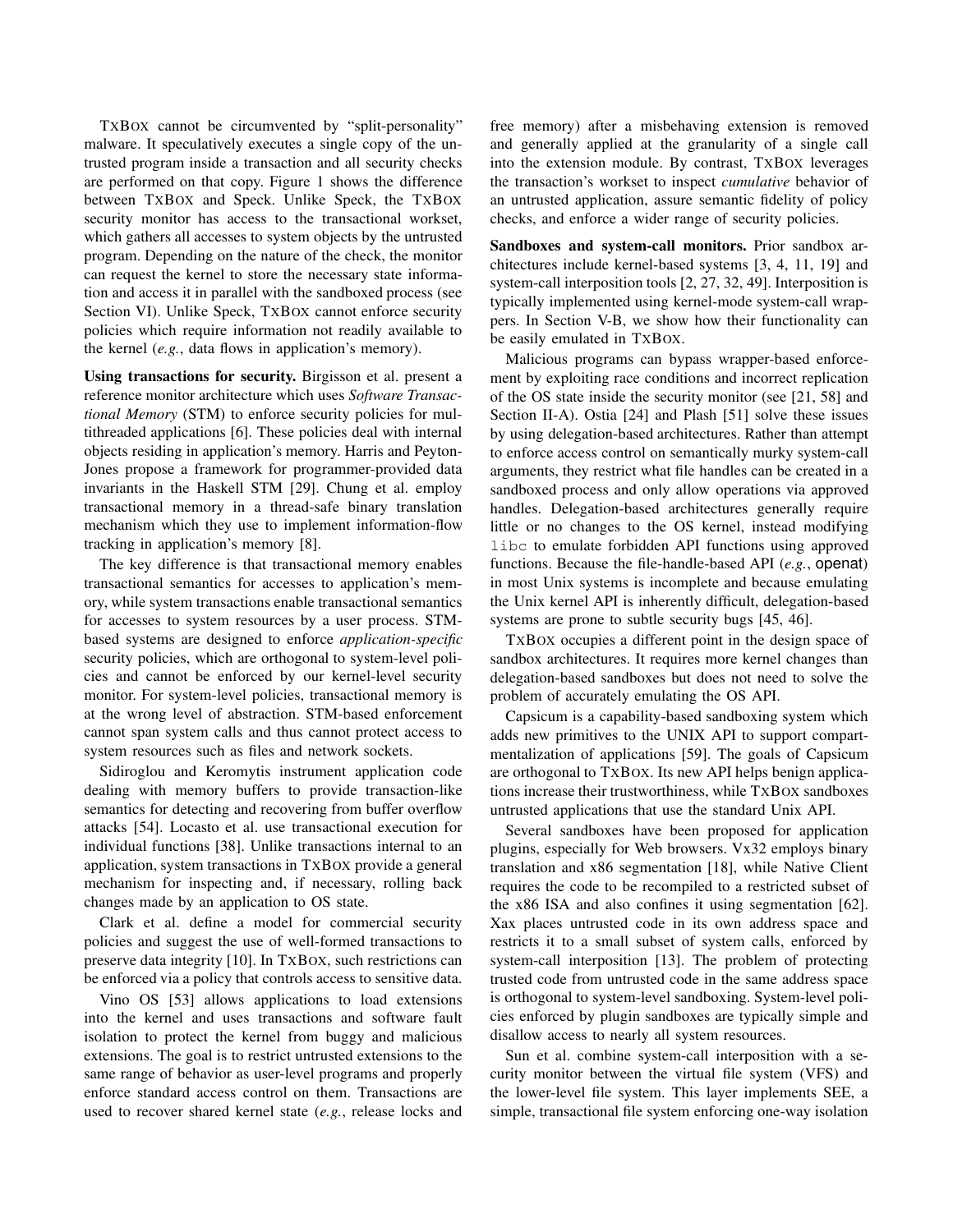from an untrusted process [55]. SEE provides a speculative execution environment similar to TXBOX but limited to the file system and network, while TXBOX can also isolate system calls such as fork and signal.

Placing sandboxing hooks at the VFS interface is somewhat similar to placing them in the system call table. Both are appealing because they minimize OS changes and have a tractable surface area. Just as system-call interposition monitors ultimately struggle with problems such as TOCTTOU races, a monitor and transactional file system implemented below the VFS layer face challenges with insufficient hooks into higher-level functionality. For instance, the isolation mechanism of SEE is based on recording the timestamp of the first read; in the case of file-system metadata in an unmodified kernel, a low-level hook is typically called only if the data is not in a VFS cache. In the common case where the directory structure is cached, this timestamp-based conflict detection can have false negatives that violate isolation. The kernel-based isolation mechanism of TXBOX helps avoid engineering and fidelity problems that are common in security monitors at the periphery of the OS.

System-call monitoring for intrusion detection in benign programs has been enhanced by using sequence relationships [31, 60], call-site [52] and call-stack information [17, 20], and system-call arguments [5]. Static analysis can be used to automatically extract system-call models from the program's code [26, 56]. This work can be viewed as a source of system-call policies for TXBOX.

**Virtual-machine-based monitors.** Virtual machines (VM) enable external inspection of both the OS and applications. There is a large body of literature on using virtual machines for intrusion detection, honeypots, *etc.* Unlike TXBOX, VMbased methods can potentially protect even against kernelbased malware [23], although there are many challenges: granularity of checking, reconstruction of system-level behavior from hardware-level events, merging committed state back into the system, and how to achieve close-to-native performance while performing frequent security checks.

While in theory all policies described in Section V-B can be enforced using a VM-based monitor, we are not aware of any existing monitor that can (1) isolate execution of a single untrusted user process in the guest OS, (2) detect when it is about to violate a security policy, (3) terminate the process and roll back its effects while leaving concurrent updates performed by other processes in place, and (4) impose minimal performance penalty on benign processes. For example, ReVirt, a system that can record and replay the VM state for analyzing intrusions [14], records events at the granularity of the entire virtual machine. This is too coarse for rolling back the effects of a single process.

**Information-flow control.** Kernel-based mandatory access control (MAC) systems such as SELinux [42] and AppArmor [41] can restrict an untrusted program to a subset of system resources, but the administrator must identify in advance which resources will be needed. This is non-trivial even for relatively simple applications, thus these systems work only for well-vetted applications and policies. Blacklist policies such as "untrusted programs can access any directory in the file system except /usr/private" can be cumbersome to formulate using either a file-system confinement mechanism such as chroot and jail, or a MAC system that requires explicit assignment of access-control labels. By contrast, TXBOX enables easy configuration and enforcement of blacklist policies specifying only the resources that may *not* be accessed by an application.

Operating systems with decentralized information-flow control can enforce end-to-end access-control policies [15, 34, 63]. TXBOX does not propagate access-control labels and thus is not able to enforce all policies supported by these systems, but is simpler to deploy.

## IV. SYSTEM TRANSACTIONS

*System transactions* are a programming abstraction that provides atomicity, consistency, isolation, and durability (ACID) properties for sequences of updates to system resources such as files, pipes, and signals. Informally, from the viewpoint of the system, either all updates are performed as an atomic sequence, or none are. The system always remains in a consistent state. If the transaction is *aborted* before it finishes, all intermediate updates are rolled back as if none of the actions inside the transaction had been executed.

When a process performs a "normal" call to the OS, the effects of this call—for an example, an update to the state of some system resource—become visible to other processes as soon as the OS kernel releases its lock on the resource. System transactions, on the other hand, enclose a code region into a logical unit called a *transaction*, which may span multiple system calls. All accesses to the system within a transaction are kept isolated and invisible to the rest of the system until the transaction *commits*. At the commit time, all actions performed by the process within the transaction are published *atomically* and become visible to other processes.

System transactions should not be confused with transactional memory [37]. The primary purpose of system transactions is to enable applications to express to the OS their consistency requirements for concurrent operations [48]; in this sense, they are akin to database transactions rather than transactional memory. In this paper, however, we use them for a very different purpose, to confine untrusted applications in an uncircumventable sandbox.

System transactions require OS support. Our prototype of TXBOX is based on TxOS, an experimental modification of commodity Linux [48]. In TxOS, system transactions are part of the OS interface. An application starts a transaction by making a sys\_xbegin system call and ends it by calling sys\_xend; all calls between are performed as part of a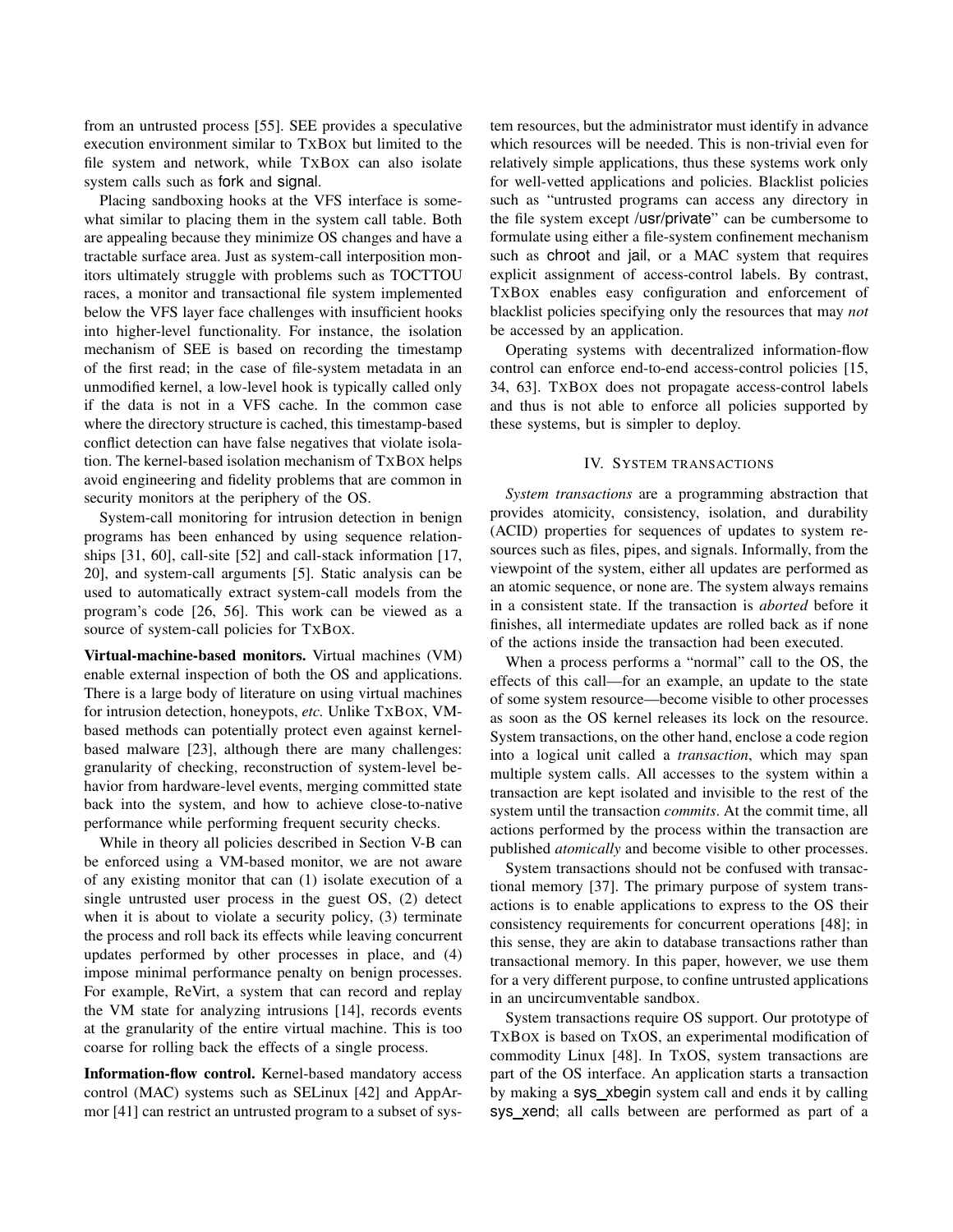single transaction. TxOS allows both transactional and nontransactional system calls to access the same, shared system resources. The OS ensures that these accesses are correctly serialized and contention is arbitrated fairly.

To keep track of the system objects accessed by a transaction, TxOS maintains a transactional *workset*. It stores references to all kernel objects (inodes, *etc.*) for which the transaction has private, "shadow" copies. For fast commit, the workset is sorted by the kernel locking discipline. Each entry in the workset contains a pointer to the stable object, a pointer to the shadow copy, information about whether the object is read-only or read-write, and a set of type-specific methods (commit, abort, lock, unlock, release).

TxOS uses *eager* conflict detection. As soon as two isolated processes attempt a conflicting access to a resource, the OS rolls one back and the transaction is retried. Transactions are serializable: TxOS does not allow a process to make a shadow copy of potentially inconsistent state, and all conflicts are detected before a transaction is allowed to commit [47]. Under the default contention management policy, the losing process is suspended until the transaction that it lost to commits.

In TXBOX, transactional worksets provide a convenient vantage point for the security monitor to inspect all potential effects of the sandboxed process on the system state: all files it accessed, all updates it intends to performs, *etc.* The monitor decides whether these updates satisfy the security policy and can be made visible to the rest of the system.

Support for system transactions comes at a modest performance cost. The average overhead in TxOS, at the scale of a single system call, is around 29% [48]. In Section VI, we show the performance overhead of TXBOX for several individual system calls and application workloads.



Figure 2. Overview of TXBOX architecture

### V. DESIGN AND IMPLEMENTATION OF TXBOX

### *A. Architecture of TxBox*

The architecture of TXBOX is shown in Fig. 2. The two main parts are the *security monitor*, which runs in the OS kernel, and the *policy manager*, which runs in user space.

The system administrator uses the policy manager to define the policy as a set of regular expressions over system call names and arguments and system objects such as inodes and socket descriptors. Each regular expression is marked as either a whitelist or a blacklist, which specifies, respectively, the required or forbidden behavior of the sandboxed program. The policy may also specify system calls that should be denied while permitting the program to continue running.

The policy may specify *critical system calls*, which cause a trap into the security monitor when invoked by the sandboxed process. By default, critical calls always include all calls related to program termination (*e.g.*, exit and exit group) and external I/O (*e.g.*, network and interprocess communication).

The policy manager compiles the policy and installs it in the security monitor. The monitor forces each untrusted user process to run inside a transaction and applies installed policies as described in Section V-C. TXBOX depends on the OS to support transactional system calls (see Section IV); our prototype uses TxOS [48]. Because TxOS does not allow one process to put another process in a transactional mode, we modified the TxOS kernel so that the security monitor can force user processes to run inside transactions.

While the sandboxed process is running inside a transaction, TXBOX maintains its *trace* consisting of (1) all system calls the process made, (2) their arguments, and (3) workset of the transaction, which contains references to all system objects affected by the process (see Section IV). Whenever the sandboxed process makes a critical system call—for example, terminates or attempts to perform external I/O—control is switched to the security monitor.

The monitor checks whether the trace of the process violates the installed policy or not. If the policy has been violated, the monitor can either roll back the transaction and kill the violating process, or else pause the process, generate a POLICY\_VIOLATION event, and call the userspace policy manager for further investigation. The choice is a policy configuration parameter. The manager can perform additional checking (*e.g.*, use ptrace to attach and examine the memory of the sandboxed process) or request input from the human operator, then inform the monitor whether the sandboxed process should be killed and transaction rolled back. Transactions aborted due to a policy violation are prevented from automatically re-trying.

If the policy is not violated and the critical event that caused invocation of the monitor is process termination, the transaction is committed and all effects of the process's execution become visible to the rest of the system. The only other default critical events are external I/O. If a non-default call is listed as critical in the policy, the monitor executes the call and continues the current transaction after checking that the trace does not violate policy.

The trusted computing base of TXBOX consists of the OS kernel and the user-space policy manager. In modern OSes,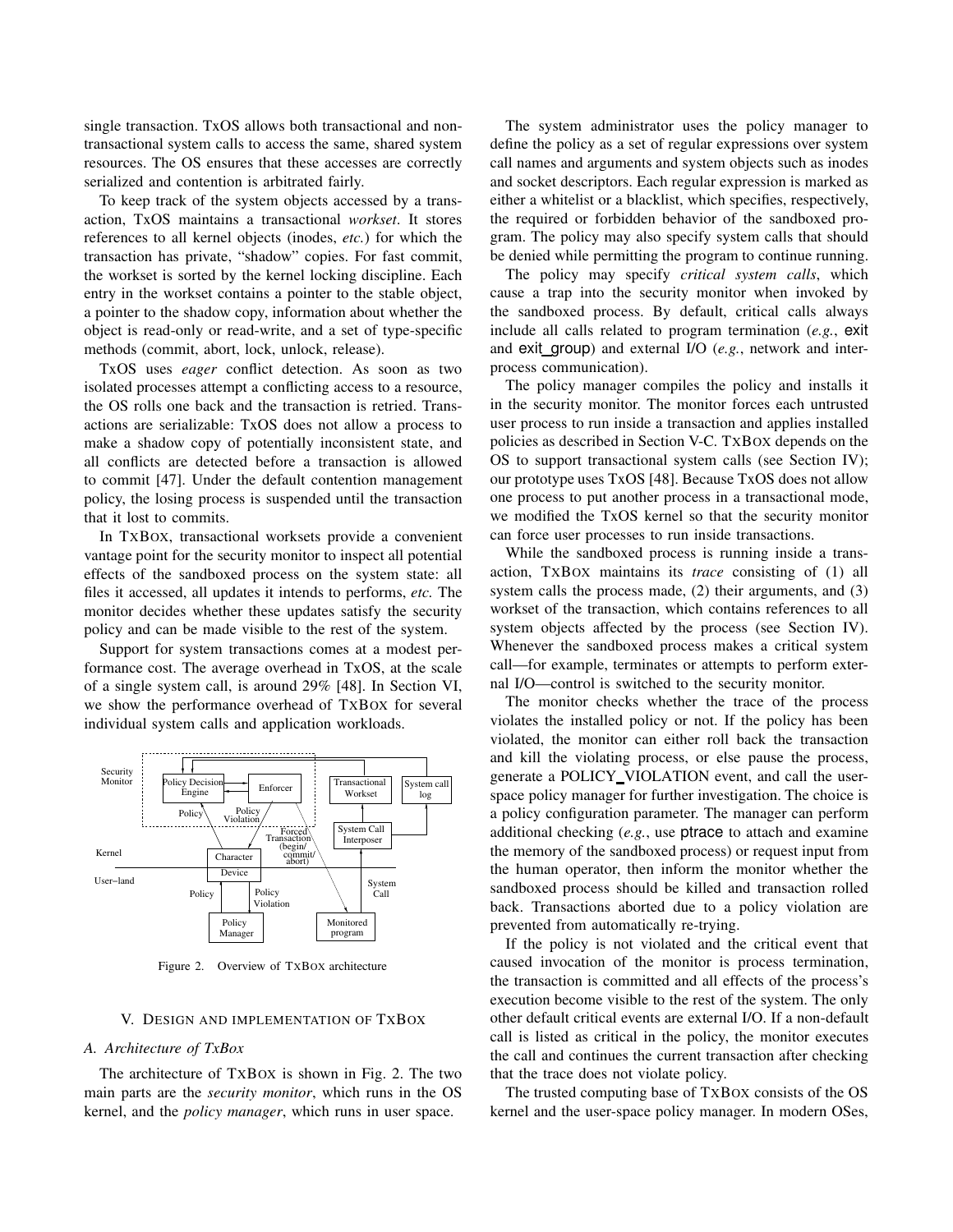the administrator (root) can insert and remove kernel modules. Security of TXBOX only holds under the assumption that the adversary does not have root access to the host.

## *B. Security policies*

Security policies are defined by the system administrator who uses the policy manager to install them in the security monitor, as described in Section V-C. Different policies may be associated with different user processes. The administrator can specify either the sandboxed process when installing a policy, or a path and a list of events. In the latter case, the policy manager will automatically associate the policy with any program residing on that path.

A TXBOX policy is an ordered list with any number of primitives of one of three types: BLACKLIST, WHITELIST, DENY. BLACKLIST primitives specify forbidden behavior. WHITELIST primitives specify required behavior. DENY primitives are lists of system calls which should be denied if the sandboxed process tries to make them.

TXBOX matches primitives to the program's trace in the order they are written. Once a violation is detected (the trace matches a BLACKLIST primitive or does *not* match a WHITELIST primitive), TXBOX terminates the sandboxed program and rolls back all of its local changes without checking subsequent policy primitives.

**BLACKLIST and WHITELIST primitives.** These primitives are regular expressions over system-call names and arguments, or over system objects. TXBOX supports two types of system objects in policies: inodes (of directories or files) and sockets. In policies, these are prefixed by 'I' and 'S', respectively. An inode object has two attributes: number and mode (*e.g.*, read or write). If multiple file systems are mounted at the same time, superblock identifiers can be used to distinguish files from different systems that happen to have the same inode number. The set of supported modes is determined by the underlying transactional OS which provides the worksets to TXBOX. A socket object has two attributes: type (*e.g.*, INET or UNIX datagram) and either destination IP address (for INET sockets), or name (for UNIX datagram sockets). Using low-level kernel objects such as inodes rather than file names helps make security decisions faster because the TXBOX security monitor can match policies against transactional worksets without extra lookups. In our current implementation, policies on objects (marked as WREGEX) use inode numbers, while systemcall policies (marked as SREGEX) use file names.

If the policy involves a file name, the policy manager retrieves the corresponding inode number and substitutes it for the name before installing the policy. It also stores the original file name. If the name's inode mapping has changed before an existing policy is automatically installed for a new process, the policy is updated with the new inode number. Policies involving file names should block creation of soft and hard links, as shown below.

The TXBOX policy syntax allows complex policies to be expressed in a modular manner. For example, suppose that a known execution profile of some program says that it should open a file in the '/tmp' directory other than 'secret' for reading. This can be enforced by the following policy, where  $'(e)*'$  means "match expression e any number of times."

```
BLACKLIST SREGEX *open:/tmp/secret:r*
BLACKLIST SREGEX *rename:/tmp/secret*
BLACKLIST SREGEX *symlink:/tmp/secret*
BLACKLIST SREGEX *link:/tmp/secret*
WHITELIST SREGEX (open:/tmp/*:r)*
```
Whitelist policies represent required behavior and can be used to sandbox programs for which a system-level model of correct behavior is available. Such models can be derived by profiling the program's execution or computed from the program's source or binary code using static analysis [26, 56]. Static models are conservative, thus any deviation from a model-based whitelist policy means that the sandboxed program is no longer executing the original code (typically, because of a code-injection attack) and should be terminated.

Table I shows some example BLACKLIST and WHITELIST policies. These policies are simple but can effectively sandbox untrusted, potentially malware-infected programs. For example, they can confine an untrusted fileformat converter downloaded from the Internet to reading and writing files in a particular directory. In Section VI, we report the experimental results of sandboxing the FFmpeg multimedia converter with TXBOX.

In general, TXBOX can enforce any policy expressed as a (possibly non-deterministic) security automaton [16]. This includes policies designed to recognize malware by tracking sequences and graphs of dependent system calls [7, 33, 36]. Multiple-call policies present a challenge to conventional sandboxes because by the time the sequence has been matched, the infected program has already performed system calls whose effects will remain in the system. By contrast, TXBOX can roll back all effects of a malicious execution.

Policies based on sequences or graphs of system calls are not evasion-proof. If the malware writer is aware of the policy, he may able to modify the behavior of malware so that its system calls don't match any of the signatures (this may require changing the semantics of his malware). Nevertheless, these policies are useful insofar as they accurately describe the system-call behavior of existing malware.

**DENY** primitives. A DENY primitive consists of a single system call and a regular expression over its arguments. If a BLACKLIST or WHITELIST primitive is violated, the sandboxed process is terminated and its transaction is rolled back. By contrast, DENY primitives instruct the monitor to block specified calls while permitting the process to continue. DENY primitives can be used to emulate a conventional sandbox which simply denies certain calls,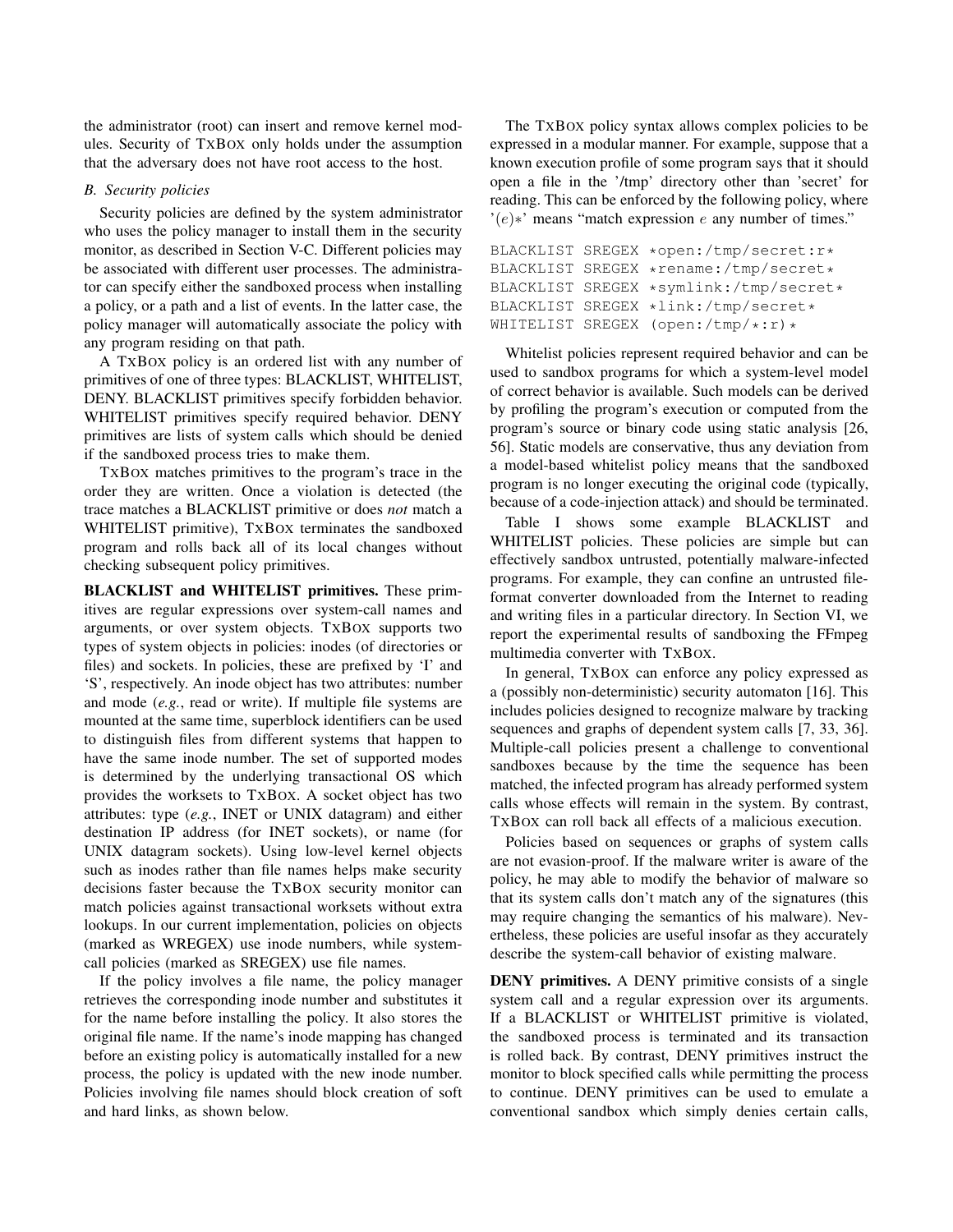| <b>TXBOX</b> policy                               |
|---------------------------------------------------|
| BLACKLIST WREGEX (* I:100 *) AND (* I:200 *)      |
|                                                   |
| BLACKLIST WREGEX $*$ I:200 $*$ S:1 $*$            |
|                                                   |
| BLACKLIST WREGEX NOT(* I:150:w *) AND (* I:*:w *) |
|                                                   |
| WHITELIST WREGEX (S:1:x.y.z.w)*                   |
| DENY connect*                                     |
| DENY sendto $*$                                   |
| DENY recyfrom*                                    |
|                                                   |

Table I SAMPLE TXBOX POLICIES.

possibly depending on the call's arguments.

DENY primitives also enable the administrator to run a sandboxed program without letting it perform certain operations. For example, suppose the administrator wants to run an untrusted codec in a sandbox but does not want it to talk to the network. This can be done by installing DENY primitives for all network I/O calls. If the codec tries to contact the network (*e.g.*, looking for updates), the call will fail but the codec may be able to handle this and continue local execution. Note the difference in enforcement semantics: if network I/O calls are installed as BLACKLIST primitives, then an attempt to make the call is a policy violation and the process will be killed.

TXBOX also benefits from semantic fidelity. Consider a conventional system-call monitor trying to block all network communication. When presented with a write  $(fd, f)$ buf) call, it must determine whether fd is mapped to a socket, which requires tracking the effect of all prior system calls. By contrast, TXBOX can easily determine whether fd is a socket by inspecting the transactional workset.

## *C. Policy enforcement*

The TXBOX security monitor is responsible for enforcing security policies. It is implemented as a kernel module and consists of four parts: character device driver, system-call interposer, enforcer, and policy decision engine.

**Character device driver.** The character device driver provides an interface between the user-level policy manager and the kernel-level security monitor. The policy manager can be invoked automatically when a program residing in a particular directory is executed (the mechanism for this is described below). To sandbox a process, the policy manager sends the policy and the process's pid to the monitor through the interface of the character device driver. It also compiles the policy supplied by the system administrator into a string which can be loaded into the monitor's policy decision engine. The policy includes two lists of system calls: those that appear in BLACKLIST or WHITELIST primitives and those that appear in DENY primitives. Policies may also include critical system calls that will cause the systemcall interposer to trap into the security monitor. The set of critical system calls always includes calls involving program termination and external I/O. To prevent malicious userlevel processes from impersonating the policy manager, the monitor will communicate only with processes that are running with root privileges.

**System-call interposer.** The interposer patches the system call table with TXBOX call wrappers. In contrast to conventional wrappers, TXBOX wrappers are very simple (see Algorithm 1). First, if the call and its arguments match one of the DENY primitives in the policy, the call is blocked and an error is returned to the process. TXBOX wrappers can use kernel data structures to map arguments (*e.g.*, file descriptors) directly to kernel objects, eliminating the risk of race conditions. Second, if the call has not been denied, it is logged along with its arguments. Third, if the call is critical, control is passed to the policy decision engine. Otherwise, the call is permitted to execute. Note that the wrapper does not try to determine if the call is malicious or not, since all of its effects on the local system can be rolled back later if a violation is detected.

To handle symbolic links, TXBOX relies on Dazuko's helper function which tracks the link's target file. If the argument file of a system call is a symbolic link, the TXBOX wrapper calls this function to get the target's name and adds it to the trace instead of the name of the link.

Because rename calls can change the inode number assigned to a file, TXBOX's wrapper for rename keeps the mapping from the old number to the new number. Once the policy decision engine has decided to commit the transaction, any installed policy that uses an old inode number is updated with the corresponding new number.

**Enforcer.** The enforcer provides additional hooks into the kernel transaction mechanism, forcing the sandboxed process to run in transactional mode. When instructed by the policy decision engine, it either commits the transaction, or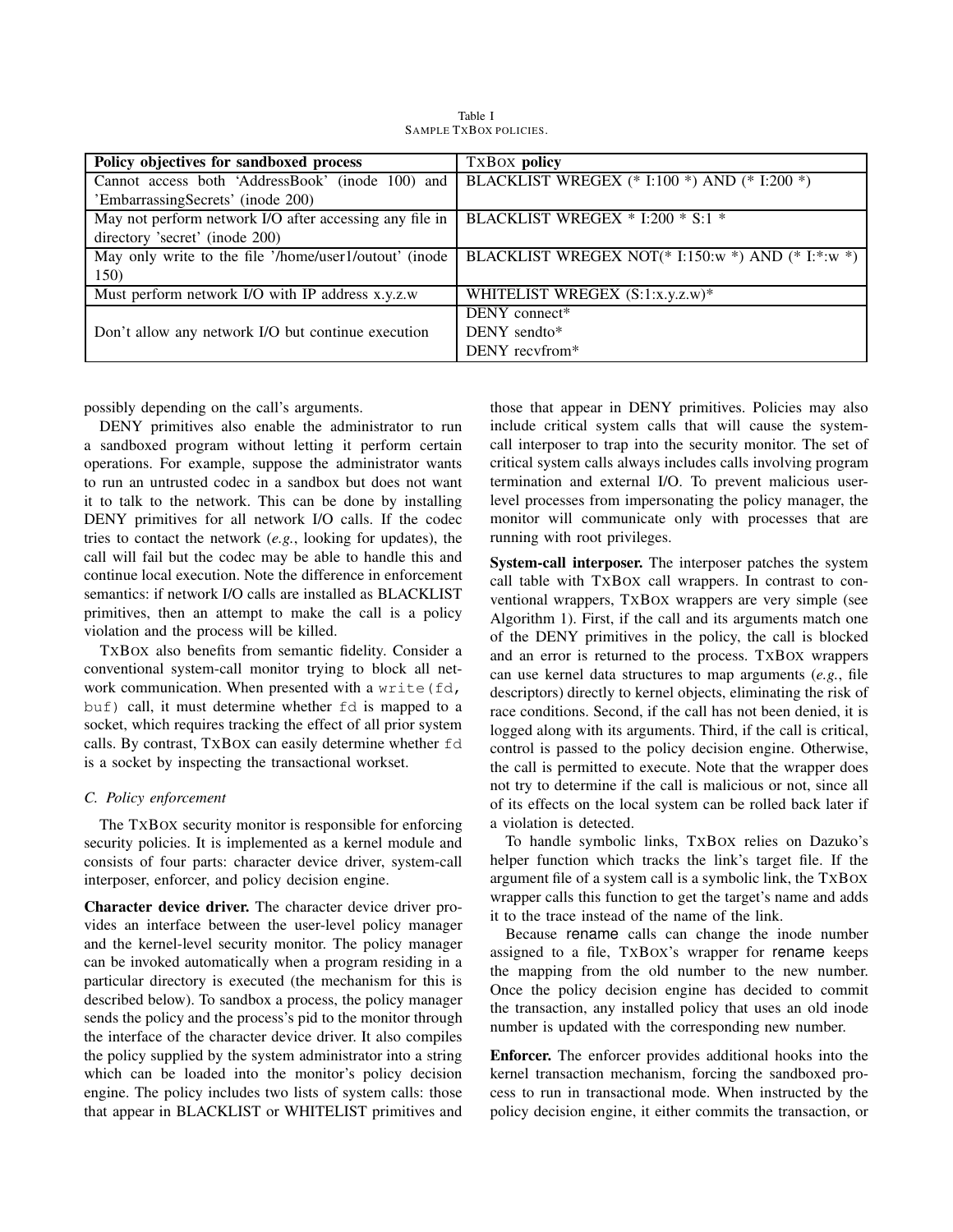| <b>Algorithm 1</b> Algorithm of a TXBOX system-call wrapper |  |  |
|-------------------------------------------------------------|--|--|
| <b>if</b> should_deny(syscallname,pid) <b>then</b>          |  |  |
| refurn error                                                |  |  |
| <b>else if</b> should $log(s$ yscallname, pid then          |  |  |
| Add the syscall and its arguments to process-specific       |  |  |
| syscall log                                                 |  |  |
| end if                                                      |  |  |
| if is_critical_call(syscallname) then                       |  |  |
| Invoke policy decision engine                               |  |  |
| <b>if</b> Policy violation detected <b>then</b>             |  |  |
| Roll back the transaction and exit                          |  |  |
| end if                                                      |  |  |
| end if                                                      |  |  |
| Call the original syscall function                          |  |  |

kills the process and aborts the transaction.

**Policy decision engine.** The policy decision engine is invoked when the sandboxed process attempts to perform a critical call. It has access to the process-specific system-call log provided by the system-call wrapper and the transactional workset provided by the OS. Together, they constitute the *trace* of the process. The policy decision engine uses a regular expression parser to match installed policies against the trace and detect policy violations using Algorithm 2. Intuitively, a trace violates the policy if it matches any of the BLACKLIST primitives or if it deviates from any of the WHITELIST primitives.

**Algorithm 2** Algorithm for determining if process trace pt violates policy p

| for each BLACKLIST/WHITELIST primitive prim in pol-            |     |
|----------------------------------------------------------------|-----|
| icy $p$ in specified order <b>do</b>                           |     |
| <b>if</b> (prim.regextype== $WREGEX$ ) then                    |     |
| $if$ (!match(prim.regex,pt.txworkset) and (prim.type==         |     |
| WHITELIST)) then                                               |     |
| return violation                                               |     |
| if<br>(match(prim.regex,pt.txworkset)<br>else                  | and |
| (prim.type==BLACKLIST)) then                                   |     |
| return violation                                               |     |
| end if                                                         |     |
| else                                                           |     |
| <b>if</b> (!match(prim.regex,pt.syscalltrace) and (prim.type== |     |
| WHITELIST)) then                                               |     |
| return violation                                               |     |
| <b>if</b> (match(prim.regex,pt.sycalltrace)<br>else            | and |
| (prim.type==BLACKLIST)) then                                   |     |
| return violation                                               |     |
| end if                                                         |     |
| end if                                                         |     |
| end for                                                        |     |
| return ok                                                      |     |
|                                                                |     |
|                                                                |     |

If a violation is detected, the policy decision engine can either instruct the enforcer to kill the sandboxed process and abort the transaction, or pass control to the policy manager for memory checks, *etc.*, and wait for its decision.

If no violation is detected and the critical call that caused the invocation of the policy decision engine is a termination call such as exit or exit group, the engine instructs the enforcer to commit the transaction. If the critical call is a user-specified call other than external I/O, it is allowed to execute inside the current transaction. Critical calls involving I/O are handled as described in Section V-D.

**Implementation.** Our implementation of the TXBOX security monitor is based on Dazuko [12], an open-source Linux kernel module. It provides a character device interface and supports system-call interposition in the kernel, which in TXBOX is based on hooking the system call table but can also be based on the Linux Security Module framework.

Implementing the TXBOX security monitor required several substantial changes to Dazuko and TxOS. Dazuko was modified to (i) compile and run on TxOS—this included changing Dazuko to use TxOS kernel data structures (*e.g.*, inodes) which are different from the standard kernel data structures; (ii) implement TXBOX system-call wrappers (described above); (iii) support communication between the user-mode policy manager and the kernelmode security monitor through the character device interface for installing policies and registering handlers for ON POLICY VIOLATION events; and (iv) trap exec calls which execute programs from specified directories and switch control to the policy manager so that the program can be sandboxed. Changes to TxOS included (i) allowing system calls responsible for external I/O to execute nontransactionally without affecting the current transaction and (ii) enabling the TXBOX security monitor to force another process to execute in a transaction.

The latter task presented an interesting challenge. In TxOS, an application starts a transaction by calling xbegin, which causes the common system-call handler in 'entry.S' to invoke the  $begin{bmatrix} Transaction \end{bmatrix}$  kernel function, followed by  $do\_sys\_xbegin$ . Obviously, there is no xbegin in the sandboxed process. To force it into a transaction (possibly in the middle of a system-call execution), TXBOX cannot call beginTransaction directly because  $begin Transaction$  checks if the current call is xbegin and, if so, stores the context of the user process so that it can be restored if the transaction is aborted. We added a forced\_transaction flag (set by the TXBOX enforcer) to the process-specific task structure and modified the handler. If the sandboxed process makes a system call when the flag is set, the handler saves the eax register which contains the number of the actual call, replaces it with 342, the number of xbegin, then calls  $begin{aligned} \textit{region} \textit{frac} \textit{ar} = \textit{adj} \textit{log} \textit{or} \textit{or} \textit{or} \textit{or} \textit{or} \textit{or} \textit{or} \textit{or} \textit{or} \textit{or} \textit{or} \textit{or} \textit{or} \textit{or} \textit{or} \textit{or} \textit{or} \textit{or} \textit{or} \textit{or} \textit{or} \textit{or} \textit{or} \textit{or} \textit{or} \textit{or} \textit{or} \textit{$ Once the forced transaction starts, eax is restored to the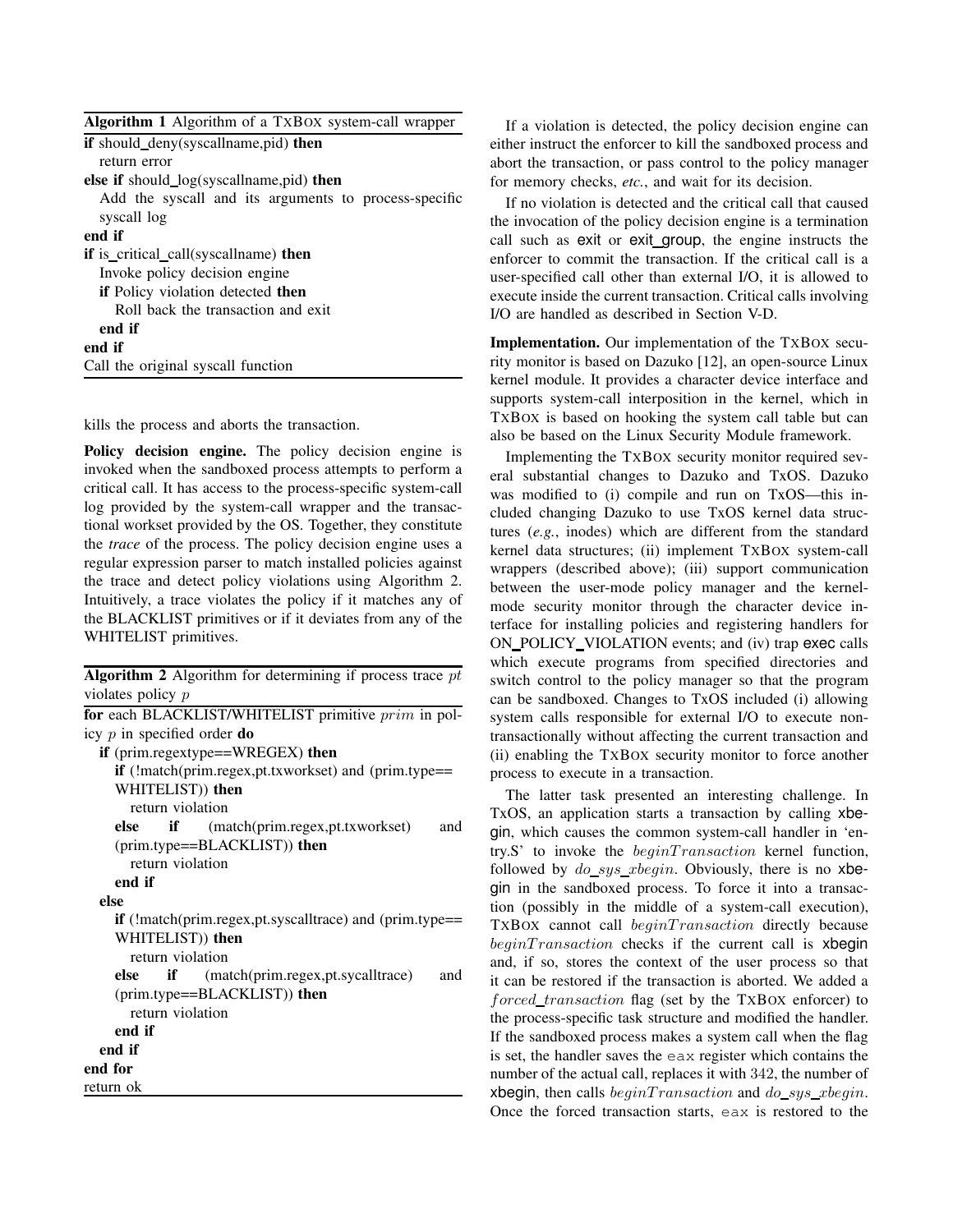number of the actual call.

To implement the TXBOX policy decision engine, we ported a regular expression library to execute in the kernel. We use hash tables to store and quickly look up policyrelated information. The hash-table key for every policy object is the pid of the process on which that policy is being enforced. A policy object contains the list of all WHITELIST and BLACKLIST regular expressions which are part of that policy. It also contains three hash tables for looking up, respectively, if a system call should be logged, if it should be denied, and if it is critical.

### *D. Handling external I/O by sandboxed process*

A typical application mostly performs two types of I/O: disk and network. System transactions buffer all disk I/O until the transaction commits or aborts. Certain operations—in particular, those requiring bidirectional communication to an external entity (this includes network I/O) and writing to external devices—cannot be buffered until the end of a transaction and thus have to be executed non-transactionally.

How to handle external I/O whose effects cannot be undone is a generally unsolvable problem faced by any sandbox. If the sandboxed code attempts to make a remote network call, the sandbox must allow or deny the call—even if the information about the code's execution so far is insufficient to determine whether the code is malicious or benign. Distributed transactions are not feasible in most sandboxing scenarios because the destination of the call made by an untrusted application may be malicious and not conform to transactional semantics (*e.g.*, it may refuse to roll back when instructed by the security monitor).

Conventional system-call monitors make the allow/deny decision on a call-by-call basis. The TXBOX solution is superior. When the sandboxed process attempts to perform an external I/O call, TXBOX first checks if the currently enforced policy has any DENY primitives that match this system call and its arguments. If such a DENY primitive exists, TXBOX returns an error without performing the external I/O operation and continues executing the program as part of the current transaction, giving it an opportunity to handle the failed call. Denying an I/O call is always a safe decision because it guarantees full recoverability, regardless of what the sandboxed process does to the local system.

If there are no DENY primitives matching the call, control is switched to the policy decision engine. The engine inspects the trace of the process, which includes all of its prior system calls, their arguments, and all system objects affected by the process, and matches the trace against the policy as in normal enforcement (see Section V-C).

If the process has already violated the policy, TXBOX terminates it and aborts the current transaction, rolling back all of its effects. If the process has not yet violated the policy, TXBOX executes the I/O operation outside of the current transaction but continues running the process in the current transaction. If the process is later found to have violated the policy, TXBOX cannot roll back the I/O calls, but local recoverability is always preserved.

In summary, TXBOX gives two enforcement options. The first option is to deny external I/O (possibly depending on the arguments). $<sup>2</sup>$  This preserves full recoverability if a violation</sup> is detected, but may cripple functionality of the untrusted program. The second option is to allow external I/O, but if the program violates the policy after I/O has been executed, recover *locally* by undoing all of its effects on the host. We argue that this is the best any sandbox can hope to achieve.

#### VI. EVALUATION

In this section, we benchmark the performance of TXBOX and evaluate its ability to sandbox substantial applications and roll back the effects of malicious execution. In performance tests, we compare TXBOX with the standard Linux kernel (version 2.6.22.6) as well as the Linux kernel with the Dazuko module (version 2.3.4) installed. Because TXBOX uses Dazuko's system-call hooking mechanism and character device interface, Linux kernel with Dazuko installed is an appropriate baseline for measuring the overhead of transactional execution and security checks on transactional worksets. All experiments were performed on a server with one quad-core Intel X5355 processor running at 2.66 GHz with 4GB of memory, unless otherwise mentioned. We omit the statistical variance, which is low in all cases.

For installing test policies automatically, we put all test programs in a dedicated directory and register the policy manager for the ON EXEC event so that its gets control whenever a program from this directory is executed. The policy manager installs the policy and instructs the enforcer to put the sandboxed process into a forced transaction.

## *A. Performance*

**Micro-benchmarks.** Table II shows the overhead of TXBOX for individual system calls—including read, write, and fork/exec—compared to the base Linux kernel with and without Dazuko. The policy for all tests is BLACKLIST WREGEX \*I:1234\* unless otherwise specified.

In most cases, the cost of transactional execution and security checks—represented by the performance penalty of TXBOX viz. standard Linux with Dazuko installed—is negligible. The single exception is open. Note that open is by far the worst possible system call for TXBOX, because the TxOS kernel needs to create a shadow copy of the object and add it to the transactional workset. The overhead of a single open call is broken down in Table III; security enforcement is responsible for less than 5%. In practical applications, the cost of open will be amortized over many system calls.

<sup>&</sup>lt;sup>2</sup>It may also be possible to make decisions specific to a network protocol such as DNS or HTTP. This requires the monitor to accurately mirror protocol state, which is hard in general and prone to the same semantic gaps that allow malicious processes to exploit incorrect mirroring of kernel state in system-call monitors.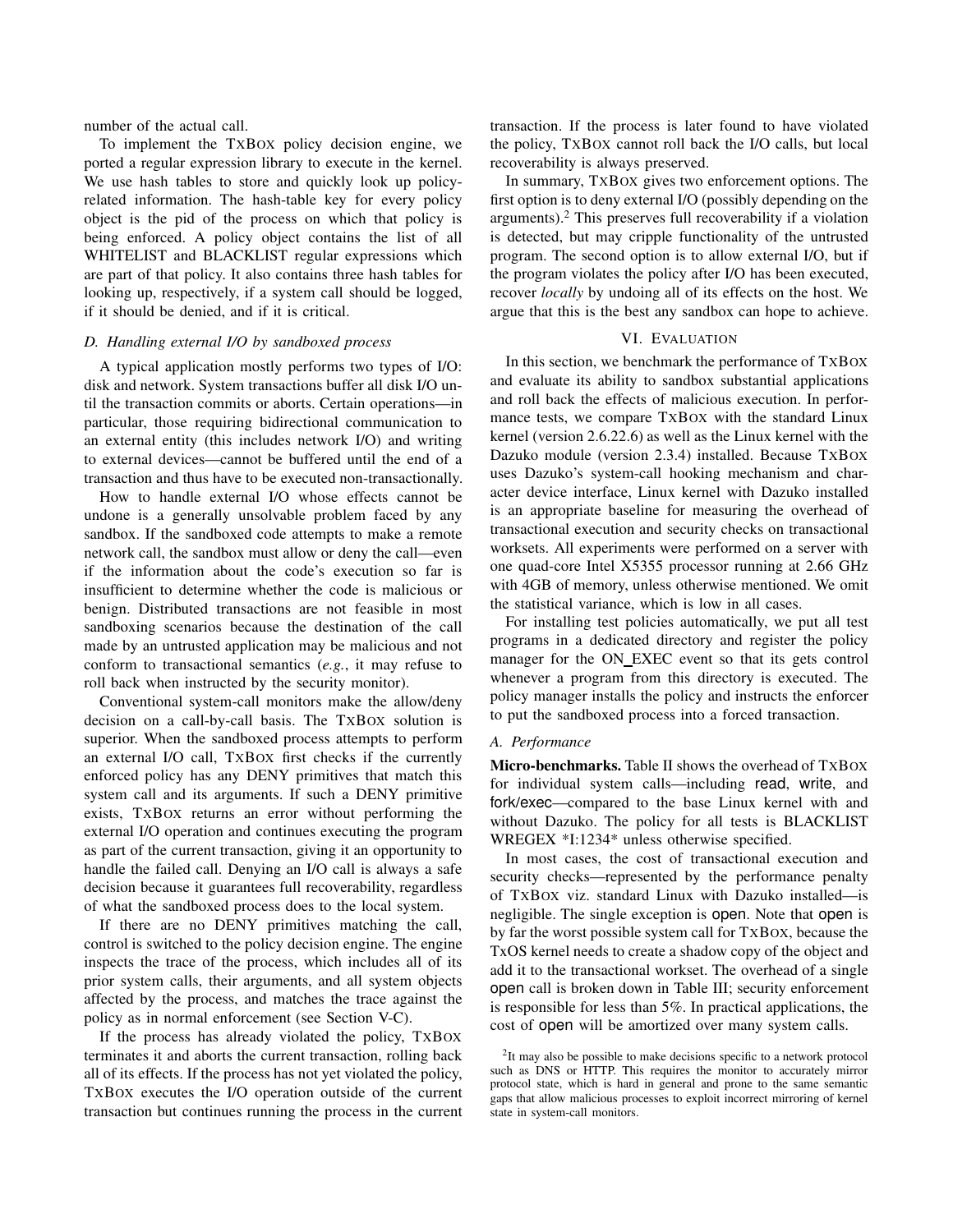#### Table II

SYSTEM-CALL MICRO-BENCHMARKS. TIMES SHOWN FOR THE FIRST FOUR ROWS ARE AVERAGES OF WALL-CLOCK TIMES OVER 100,000 RUNS FOR 10 DIFFERENT SETS. TIMES SHOWN FOR FORK AND FORK+EXEC ARE AVERAGES OF WALL-CLOCK TIMES OVER 10,000 RUNS FOR 10 DIFFERENT SETS.

| Syscall | Kernel                     |                             |                                  |
|---------|----------------------------|-----------------------------|----------------------------------|
|         | Linux                      | Linux+Dazuko                | <b>TXBOX</b>                     |
| getuid  | $\overline{0.08} \ \mu s$  | 0.08 $\mu s \ 1.00 \times$  | 0.08 $\mu s$ 1.00 $\times$       |
| open    | $1.53 \ \mu s$             | 1.62 $\mu s$ 1.06 $\times$  | $\frac{4.72 \mu s}{3.09 \times}$ |
| read    | $0.27 \ \mu s$             | 0.27 $\mu s$ 1.00 $\times$  | 0.27 $\mu s$ 1.00 $\times$       |
| write   | $0.27 \ \mu s$             | 0.27 $\mu s$ 1.00 $\times$  | 0.32 $\mu s$ 1.18 $\times$       |
| fork    | 82.7 $\mu s$               | 82.8 $\mu s$ 1.00 $\times$  | 83.4 $\mu s$ 1.01 $\times$       |
| $fork+$ | $\overline{1}36.7 \,\mu s$ | 136.7 $\mu s$ 1.00 $\times$ | 138.9 $\mu s$ 1.01 $\times$      |
| exec    |                            |                             |                                  |

Table III BREAKDOWN OF PERFORMANCE OVERHEAD FOR OPEN.

| Cause                              | Time                                                                |
|------------------------------------|---------------------------------------------------------------------|
| open                               |                                                                     |
| System-call interposition (Dazuko) |                                                                     |
| Transactional overhead             |                                                                     |
| Policy overhead                    | $\frac{1.53 \ \mu s}{0.09 \ \mu s}$<br>2.98 $\mu s$<br>0.12 $\mu s$ |
| Total                              | 4.72 $\mu s$                                                        |

**Application benchmarks.** We evaluated TXBOX on gzip, make, and PostMark. PostMark (version 1.51) is a filesystem benchmark which simulates the behavior of an email, network news, and e-commerce client. Evaluation on larger applications can be found in Section VI-B.

Table IV shows the slowdowns for gzip and make. For gzip, which does not involve many file-system operations, the overhead of TXBOX is negligible  $(1.007\times)$ . For make,

Table IV TIME TAKEN BY GZIP TO COMPRESS A 4 MB FILE AND BY MAKE TO COMPILE TWO SOURCE FILES WITH POLICY BLACKLIST WREGEX \*I:1234\* ON TXBOX AND LINUX. TIMES SHOWN ARE AVERAGES OF WALL-CLOCK TIMES OVER 100 RUNS.

|          | gzip                           | make                          |
|----------|--------------------------------|-------------------------------|
| Linux    | $0.0401 \text{ sec}$           | $0.145 \text{ sec}$           |
| $Linux+$ | 0.0403 sec $1.004 \times$      | 0.145 sec $1.00\times$        |
| Dazuko   |                                |                               |
|          | TXBOX 0.0404 sec $1.007\times$ | $\pm 0.177$ sec $1.18 \times$ |

Table V POSTMARK BENCHMARK RESULTS IN FILE-SYSTEM TRANSACTIONS PER SECOND WITH POLICY BLACKLIST WREGEX \*I:1234\*. THE NUMBER OF FS-TRANSACTIONS IS SET TO 100,000. POSTMARK IS CONFIGURED TO USE NON-BUFFERED I/O FOR ALL THE TESTS.

| Linux        | 8411 FS-transactions/sec               |
|--------------|----------------------------------------|
| Linux+Dazuko | 7692 FS-transactions/sec $1.09 \times$ |
| TxBox        | 16666 FS-transactions/sec $0.50\times$ |

which involves more file-system operations than gzip, the overhead is 1.18×. On the other hand, PostMark benchmark involves a large number of file-system operations and represents the worst-case scenario for TXBOX because it requires a large number of shadow objects to be created. Furthermore, because the transaction can only be committed once the PostMark benchmark calls exit, TxOS kernel needs to keep track of all shadow objects until the end of the program.

Performance results for the PostMark benchmark are shown in Table V. They are presented in terms of file-system transactions per second (we refer to them as FS-transactions to avoid confusion with system transactions). TXBOX results in a factor-of-2 speed-up (represented in the table as  $0.5\times$ slowdown) due to the fact that the transaction commit groups all writes and presents them to the I/O scheduler all at once, thus improving disk arm scheduling.



Figure 3. Time spent in kernel mode (as reported by "time") for a simple program which opens 100 existing files, as a function of the policy size. Times shown are averages over 10 runs.

Scalability. To evaluate the scalability of TXBOX, we built a simple application which opens 100 existing files and measured how its runtime varies with the increase in the size of the policy (the number of inodes included in the policy). In this test, we enforce a policy which is a conjunction of N statements, each of which is a blacklist on a single inode. We run this test on a laptop with an Intel Core Duo 2.00 GHz CPU and 2 GB RAM. The results are shown in Figure 3.

**I/O-intensive applications.** Because transactional semantics cannot be preserved over external I/O, the security monitor must be invoked before allowing any system call which performs external (*e.g.*, network) I/O. The call is then executed outside the current transaction. For example, consider a process making the following sequence of calls:

 $fd = open("foo", ...)$ read( $fd, \ldots$ ) sockfd =  $socket(..)$ sendto(sockfd,..) close(sockfd)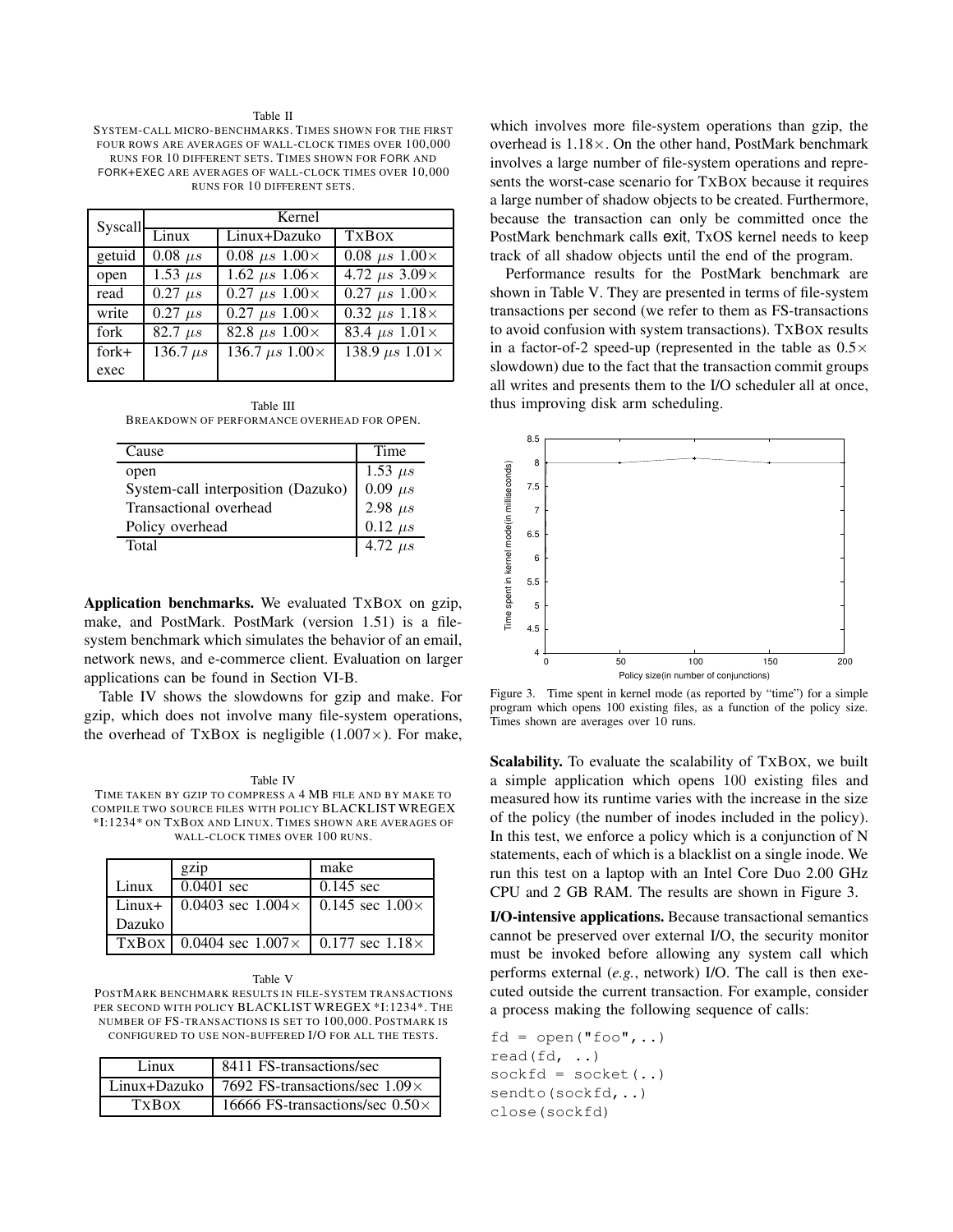```
close(fd)
..
```
Because sendto performs network I/O, TXBOX checks if it matches any DENY primitive in the current policy. If yes, the call is denied. If not, the monitor is invoked twice to check if the process violates any BLACKLIST or WHITELIST:

```
TX BEGIN
fd = open("foo", ...)read(fd, \ldots)
sockfd = socket(..)CHECK TX POLICY VIOLATION
NONTRANSACTIONAL sendto(sockfd,..)
close(sockfd)
close(fd)
..
```
CHECK TX POLICY VIOLATION TX END

To measure the performance implications of multiple invocations of the policy decision engine on network-I/Ointensive workloads, we sandbox *wget* in TXBOX and use it to download different large files from the Internet. TXBOX is configured to execute the following system calls nontransactionally: sendto, recvfrom, connect, send, recv, ioctl, read (from a socket) and write (to a socket). Even though ioctl does not perform any external I/O, it cannot be executed inside a transaction with the version of TxOS we are using in our prototype implementation of TXBOX. This is not a fundamental limitation; in the latest version of TxOS, ioctl codes are whitelisted on a case-by-case basis.

After opening a socket, *wget* reads a chunk of data from the socket and writes it to the target file. This is the worstcase setting for TXBOX. The results are in Figure 4. In all tests, *wget* runs on a laptop with an Intel Core Duo 2.00 GHz CPU and 2 GB RAM. System time (*i.e.*, time in the kernel) for *wget* increases by 30-40% when running inside TXBOX and the overall download time increases by 1-40%.

**Overhead for trusted applications.** Because TXBOX isolates transactional applications from non-transactional applications, the latter incur a performance overhead to check for conflicts with transactions. When system transactions are used for sandboxing, the overhead for trusted, non-sandboxed applications is modest. The average nontransactional overhead is 44% at the scale of a single system call on TXBOX, using the same microbenchmark described in [48]. In the context of a larger application, however, these overheads are amortized across other work. For instance, compiling a non-transactional Linux kernel in TXBOX incurs an overhead of less than 2% compared to unmodified Linux.

## *B. Functionality*

**Creating files in a protected directory.** We downloaded the source code of the *vim* editor and configured it to



Figure 4. Overhead of TXBOX for different sizes of files retrieved by *wget* (time spent in user-land is minuscule and not visible in the graph).



Figure 5. FFmpeg's running time in TXBOX with policy BLACKLIST WREGEX \*I:1234\* and Linux (lines overlap).

install in /usr/local and compile using make. Next, we ran "make install" in a sandbox with the BLACK-LIST WREGEX \*I:164564\* policy where 164564 is the inode number of the directory /usr/local/bin. "make install" actually copies files to multiple directories, such as /usr/local/share, /usr/local/bin, *etc.* Our policy only designated /usr/local/bin as the protected directory, so we were testing the ability of TXBOX to correctly roll back all of the sandboxed process's effects on the system, not just those on the forbidden directory. Execution of "make install" resulted in a violation and TXBOX correctly rolled back its effects on all directories, restoring the entire usr/local to its original state.

**Malicious MIME handler in a browser.** We created a 'tarhandler' which reads the sample file from the pro-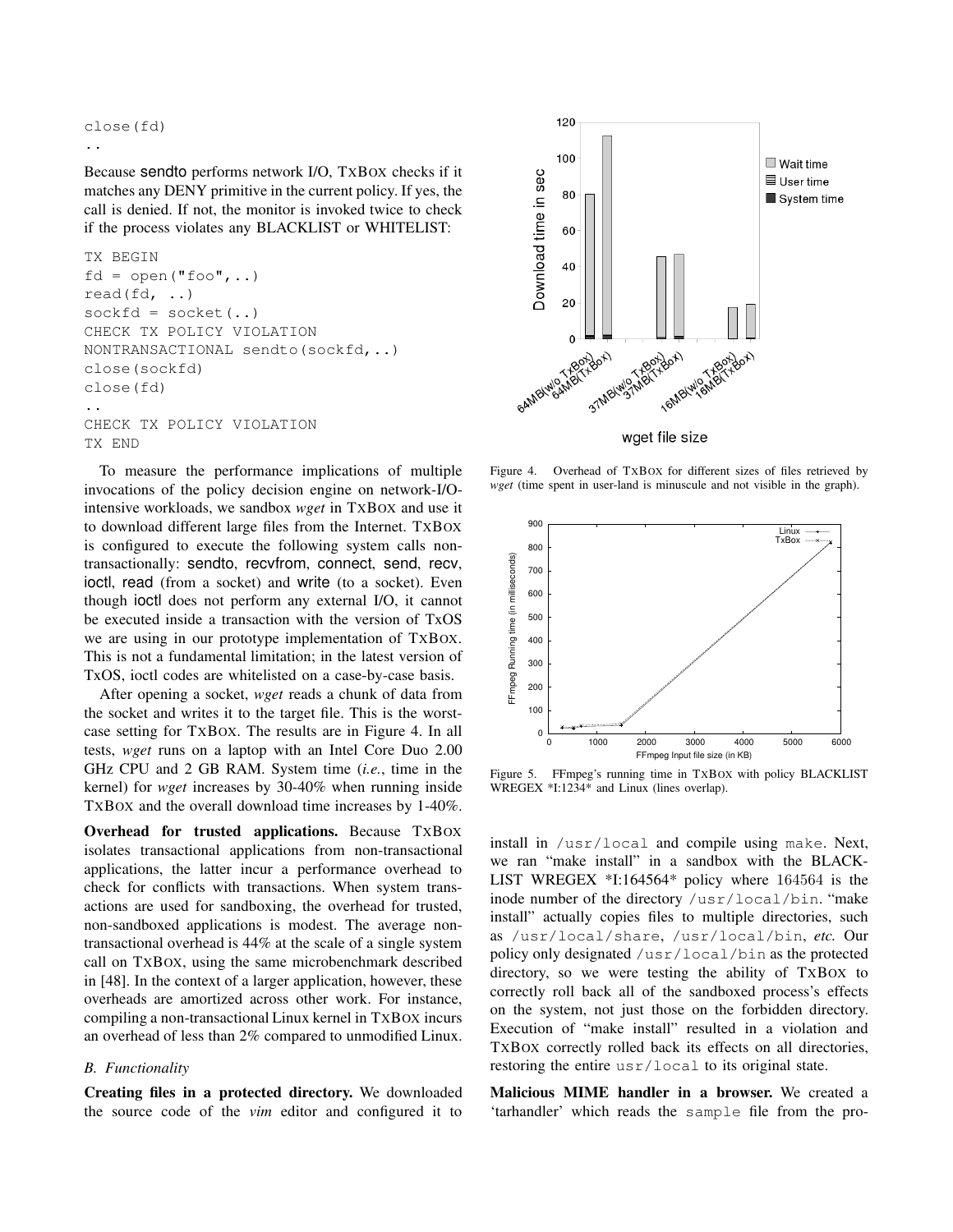

Figure 6. FFmpeg's memory usage in TXBOX with policy BLACKLIST WREGEX \*I:1234\* and Linux. The increased memory usage is due to maintaining the transactional workset.

tected directory /home/secret and writes out its contents into /tmp/foo. We registered 'tarhandler' with the *lynx* browser for MIME type 'application/x-tar' and installed the BLACKLIST WREGEX \*I:183145\* policy, where 183145 is the inode number of /home/secret. The browser correctly executed in the sandbox with full functionality, but after 'tarhandler' read from the forbidden directory, all changes to  $/\text{tmp/foo}$  were rolled back.

**Multimedia converter.** To simulate the effect of a malicious multimedia converter trying to write to unrelated files in a user's home directory, we configured *ffmpeg*, a popular opensource codec, to create output files in the /home/user1/ directory. We created a sandbox with the BLACKLIST WREGEX \*I:181064\* policy, where 181064 is the inode number of /home/user1. When *ffmpeg* tried to write to a file named 'output.avi' in /home/user1, TXBOX detected a policy violation and reverted all changes made by *ffmpeg* to output.avi. Performance overhead of sandboxing FFmpeg is shown in Figs. 5 and 6, where memory overhead is computed as the difference between the total cached memory before each execution and the total cached memory before committing the transaction.

**JavaScript engine.** To evaluate TXBOX on a complex application, we use the Google V8 benchmark (version 2) [28] on the SpiderMonkey JavaScript engine (version 1.8.0) running inside TXBOX. JavaScript engines are designed to ensure that an untrusted script has access only to limited system resources (files, system calls) needed for its correct operation. They are, however, fairly complex programs and can suffer from vulnerabilities (*e.g.*, buffer overflows) which may be exploited for arbitrary code execution [39, 61]. Executing the engine inside a transaction can help ensure that all system accesses by untrusted JavaScript are confined even if the engine is buggy. Furthermore, additional policies can be enforced. For example, to prevent any script from contacting

Table VI GOOGLE V8 JAVASCRIPT BENCHMARK SCORES FOR THE SPIDERMONKEY ENGINE. THE POLICY IS WHITELIST WREGEX (S:1:X.Y.Z.W)\*. HIGHER SCORES MEAN BETTER PERFORMANCE, *i.e.*, LESS EXECUTION TIME. AVERAGES ARE CALCULATED USING GEOMETRIC MEAN AS SUGGESTED IN THE BENCHMARK.

| Test              | w/o TxBox | with TXBOX |
|-------------------|-----------|------------|
| Richards          | 25.6      | 25.2       |
| Deltablue         | 30.2      | 29.9       |
| Raytrace          | 53.2      | 51.9       |
| EarlyBoyer        | 83.4      | 83.1       |
| Avg. score $(GM)$ | 14        | 43 2       |

known malicious domains or to enforce the same-origin policy from outside the potentially buggy JavaScript engine, the administrator can install a blacklist or whitelist policy on the destinations of network connections.

The results of executing SpiderMonkey inside TXBOX are in Table VI. These tests were performed on a laptop with an Intel Core Duo 2.00 GHz CPU and 2 GB RAM. In all tests, the overhead of TXBOX is negligible (less than 5%).

**On-access anti-virus scanning and parallelization of security checks.** Anti-virus scanners are among the most common tools used to prevent spreading of malicious programs. They primarily use signature matching to detect viruses. The scanner maintains a database of signatures for known viruses and searches for matching patterns in programs and files.

An anti-virus scanner can be activated manually by the user who requests to scan a specific file or directory. The alternative is transparent, *on-access* activation when a program is executed or a document is opened. This often imposes a significant performance penalty because the program cannot start executing until the scan is finished.

TXBOX makes computationally intensive on-access antivirus scanning practical by speculatively executing untrusted applications and loading suspicious documents inside a sandbox, while performing a concurrent scan. Many virus detection methods, including string matching, filtering, and algorithmic scanning, can be executed in a parallel thread (more sophisticated methods may require access to transactional state—see Section VII). If the suspicious application's interactions with the system cause no conflicts with other processes and the scanner thread does not find any problems, then the transaction is committed and the application can continue from the point where scanning finished.

We carried out several experiments to demonstrate how parallelizing security checks improves performance (our approach is substantially different from Nightingale et al. [40]—see Section III). For gzip and PostMark, control is passed to the policy manager whenever a file is opened. The manager then runs the ClamAV anti-virus scanner on this file. In standard Linux with Dazuko, the manager blocks the program until the scan is finished. In TXBOX, the manager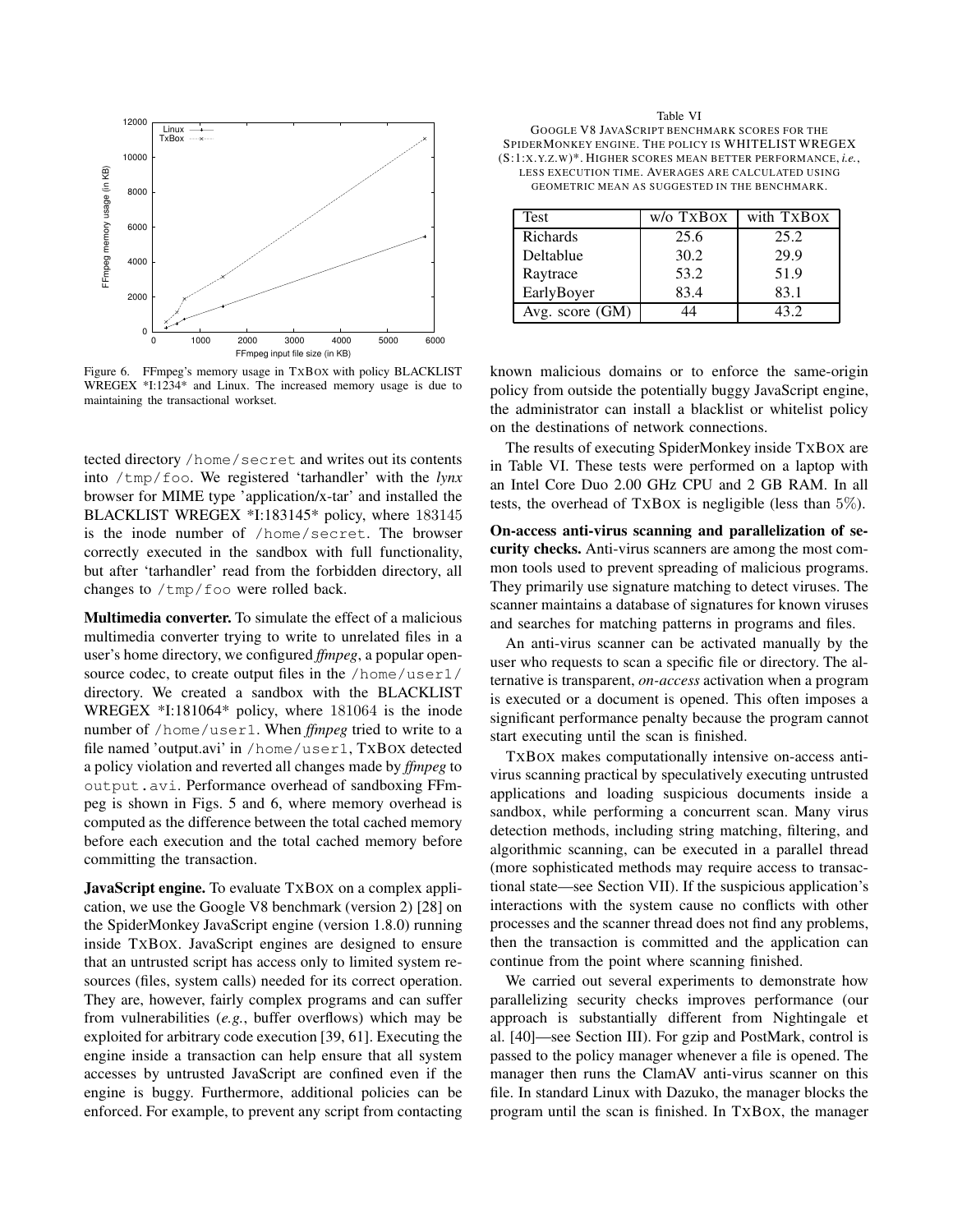Table VII PERFORMANCE OF GZIP WITH CLAMAV ANTI-VIRUS ON-ACCESS SCANNING OF FILES WHENEVER THEY ARE OPENED. TIMES SHOWN ARE AVERAGES OF WALL-CLOCK TIMES OVER 100 RUNS.

|        | Input file size        |                      |
|--------|------------------------|----------------------|
|        | 4MB                    | 400MB                |
| Dazuko | 0.14s                  | 3.720s               |
| TxBox  | $0.203s$ 1.45 $\times$ | 3.718s $0.99 \times$ |

lets the program continue inside the sandbox while the antivirus scan is being performed.

Performance for gzip is shown in Table VII. When the amount of data handled by gzip is small (4 MB), the overhead of the transactional mechanism dominates. As the amount of data increases, the transactional overhead is compensated by performance gains from parallelization.



Figure 7. Performance of PostMark with ClamAV anti-virus on-access scanning of files whenever they are opened. We use non-buffered I/O and set the number of file-system transactions to 100,000.

For PostMark tests, we use a multi-threaded policy manager (Fig. 7). As we increase the number of threads, performance of TXBOX increases at a fast rate while performance of Linux+Dazuko remains roughly the same. With 4 threads TXBOX is 2.3 times better than Linux+Dazuko.

#### VII. LIMITATIONS

**Kernel-based security monitor is vulnerable to kernel attacks.** Like any OS-based security enforcement mechanism, including existing system-call monitors, TXBOX is intended to provide security against malicious user-level code. If the OS kernel is compromised, malicious code can potentially disable TXBOX or interfere with its operation. Defenses against kernel-based malware are outside the scope of this paper, but, in general, maintaining integrity of security enforcement in the face of kernel attacks requires a source of trust outside the OS, such as provided by trusted hardware (*e.g.*, [43, 50]) or a virtual machine (*e.g.*, [44, 57]).

**Transactional semantics may change the behavior of sandboxed processes.** One possible side effect of running every untrusted process inside a TXBOX sandbox is that an access to a shared resource by a benign sandboxed process may fail due to a transactional conflict with another sandboxed process (see Section IV). This usually indicates a race condition, which may very well be a problem by itself. Furthermore, we expect that in a normal execution, only untrusted applications are sandboxed and thus the number of sandboxed processes on the host machine is fairly small.

TxOS has an auto-retry mechanism which, if set, attempts to re-execute the failed transaction transparently to the process. The number of retries is a configurable parameter. If the transaction is aborted due to a security violation, it is not re-started automatically (see Section V-A).

A secondary concern with automatically wrapping applications in system transactions arises when the application itself uses system transactions for internal synchronization. Currently, TXBOX only provides flat nesting; a nested transaction uses the same working set as its parent. TXBOX could isolate nested sibling transactions from each other with fairly straightforward extensions to the system transaction mechanism, which we leave for future work.

**Transactional state is not shared.** Our parallelization experiments use ClamAV [9], a relatively simple scanner which looks for bit patterns associated with known viruses. More sophisticated anti-virus tools may need to observe the execution of the program in order to decide whether it is malicious or not. To run such tools in parallel with the sandboxed process, TXBOX must share the transactional state of the process with the tool. This is not supported in our current prototype but presents no conceptual difficulties.

**Colluding malware may evade security policies.** Any nontrivial policy that involves more than one system call may be violated by two or more colluding malicious programs which execute on the same host independently. Consider a very simple policy: "a program is malicious if it makes system call  $A$  followed by system call  $B$ ." The first malicious program makes call A and saves its internal state in a local file. The second program reads in the state of the first program and makes call  $B$ , achieving the same effect as a single violating program. Obviously, more complex policies can be bypassed by a similar attack. No sandboxing mechanism can reliably prevent this.

**Processes that generate very large worksets are killed.** The sandboxed process may try to bloat its transactional workset by performing irrelevant operations. If TXBOX runs out of memory to store the workset of any process, the process is killed and the transaction is rolled back. TXBOX does not currently support swapping out a process's workset as this may open up opportunities for denial of service.

This approach also prevents sandboxing very long-lived applications because TXBOX cannot tell the difference be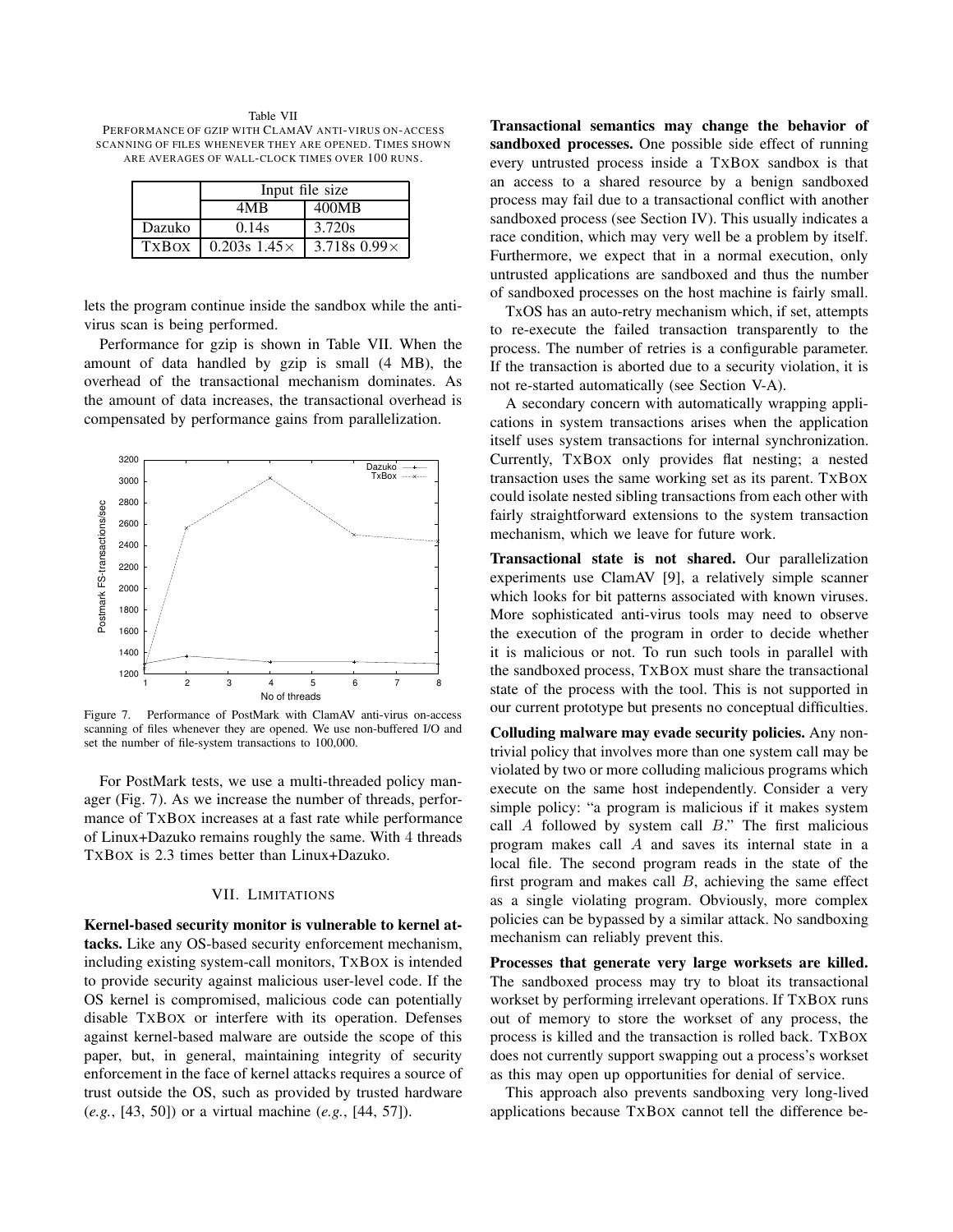tween a program that has been running for a long time and legitimately accumulated a large workset and a malicious program which is deliberately bloating its workset.

An alternative approach is to perform intermediate commits. When the workset of the sandboxed process gets too big, TXBOX checks if the process has already violated the sandboxing policy. If so, the process is killed and the transaction is rolled back. If the policy is not (yet) violated, the transaction is committed and a new one started, but TXBOX keeps trace information from the old transaction and merges it into the trace of the new transaction.

This approach preserves the ability of TXBOX to detect violations that span the commit point, but sacrifices full recoverability when a violation is detected because the process can only be rolled back to the last commit point. This is a strict generalization of standard system-call monitoring, since the latter commits on every system call.

## VIII. CONCLUSIONS

Increasing popularity of multi-core architectures is driving the development of new mechanisms for managing concurrency in software applications. One such mechanism is system transactions, which allow a sequence of updates to the system state made by one process to be performed atomically, in isolation from other processes. We demonstrate that system transactions provide a powerful primitive for implementing secure, efficient sandboxes for untrusted code.

TXBOX, our prototype sandboxing system based on a modified Linux, enables speculative execution of untrusted programs and automatic recovery from their harmful effects. By inspecting system calls made by the program and its accesses to system resources, the TXBOX security monitor can determine whether the programs satisfies the desired security policy. Supported policies include system-call automata, as well as data-flow and access-control policies spanning multiple system calls. If a security violation is detected, TXBOX aborts the transaction wrapping the malicious program, and the system is restored as if the process never executed.

Unlike many system-call interposition tools and monitors based on speculative execution, TXBOX cannot be circumvented by TOCTTOU (time-of-check-to-time-of-use) and other concurrency attacks, nor by attacks that exploit incorrect mirroring of the kernel or file-system state, nor by splitpersonality malware whose behavior changes depending on whether it is instrumented with security checks or not.

TXBOX combines kernel-based enforcement with userlevel policies. This yields low performance overheads, enabling the use of TXBOX in production systems, especially ones that already need system transactions to manage concurrent access to system resources. TXBOX also improves the performance of on-access anti-virus scanning on multicore processors by executing the untrusted application on one core and performing the scan in parallel on another core.

As system transactions increase in popularity and support becomes available in commodity operating systems, security enforcement mechanisms should take advantage of them. We view TXBOX as a step in this direction.

**Acknowledgements.** We are grateful to our shepherd David Wagner for many helpful comments and to Emmett Witchel for his insightful advice and for guiding the development of TxOS. The research described in this paper was partially supported by the NSF grants CNS-0746888 and CNS-0905602, Google research award, and the MURI program under AFOSR Grant No. FA9550-08-1-0352.

#### **REFERENCES**

- [1] M. Abadi, M. Budiu, U. Erlingsson, and J. Ligatti. Control-flow integrity. In *CCS*, 2005.
- [2] A. Acharya and M. Raje. MAPbox: Using parameterized behavior classes to confine applications. In *USENIX Security*, 2000.
- [3] A. Berman, V. Bourassa, and E. Selberg. TRON: Process-specific file protection for the UNIX operating system. In *USENIX Winter*, 1995.
- [4] M. Bernaschi, E. Gabrielli, and L. Mancini. REMUS: A securityenhanced operating system. *TISSEC*, 5(1), 2002.
- [5] S. Bhatkar, A. Chaturvedi, and R. Sekar. Dataflow anomaly detection. In *S&P*, 2006.
- [6] A. Birgisson, M. Dhawan, U. Erlingsson, V. Ganapathy, and L. Iftode. Enforcing authorization policies using transactional memory introspection. In *CCS*, 2008.
- [7] M. Christodorescu, S. Jha, and C. Kruegel. Mining specifications of malicious behavior. In *ESEC-FSE*, 2007.
- [8] J. Chung, M. Dalton, H. Kannan, and C. Kozyrakis. Thread-safe dynamic binary translation using transactional memory. In *HPCA*, 2008.
- [9] Clam AntiVirus. http://www.clamav.net/lang/en/.
- [10] D. Clark and D. Wilson. A comparison of commercial and military computer security policies. In *S&P*, 1987.
- [11] C. Cowan, S. Beattie, G. Kroah-Hartman, C. Pu, P. Wagle, and V. Gligor. SubDomain: Parsimonious server security. In *LISA*, 2000.
- [12] Dazuko. Dateizugriffskontrolle (file access control). http://www. dazuko.org.
- [13] J. Douceur, J. Elson, J. Howell, and J. Lorch. Leveraging legacy code to deploy desktop applications on the web. In *OSDI*, 2008.
- [14] G. Dunlap, S. King, S. Cinar, M. Basrai, and P. Chen. ReVirt: Enabling intrusion analysis through virtual-machine logging and replay. In *OSDI*, 2002.
- [15] P. Efstathopoulos, M. Krohn, S. VanDeBogart, C. Frey, D. Ziegler, E. Kohler, D. Mazières, F. Kaashoek, and R. Morris. Labels and event processes in the Asbestos operating system. In *SOSP*, 2005.
- [16] U. Erlingsson and F. Schneider. SASI enforcement of security policies: A retrospective. In *NSPW*, 1999.
- [17] H. Feng, O. Kolesnikov, P. Fogla, W. Lee, and W. Gong. Anomaly detection using call stack information. In *S&P*, 2003.
- [18] B. Ford and R. Cox. Vx32: Lightweight userlevel sandboxing on the x86. In *USENIX ATC*, 2008.
- [19] T. Fraser, L. Badger, and M. Feldman. Hardening COTS software with generic software wrappers. In *S&P*, 1999.
- [20] D. Gao, M. Reiter, and D. Song. Gray-box extraction of execution graphs for anomaly detection. In *CCS*, 2004.
- [21] T. Garfinkel. Traps and pitfalls: Practical problems in system call interposition based security tools. In *NDSS*, 2003.
- [22] T. Garfinkel, K. Adams, A. Warfield, and J. Franklin. Compatibility is not transparency: VMM detection myths and realities. In *HotOS*, 2007.
- [23] T. Garfinkel, B. Pfaff, J. Chow, M. Rosenblum, and D. Boneh. Terra: A virtual machine-based platform for trusted computing. In *SOSP*, 2003.
- [24] T. Garfinkel, B. Pfaff, and M. Rosenblum. Ostia: A delegating architecture for secure system call interposition. In *NDSS*, 2004.